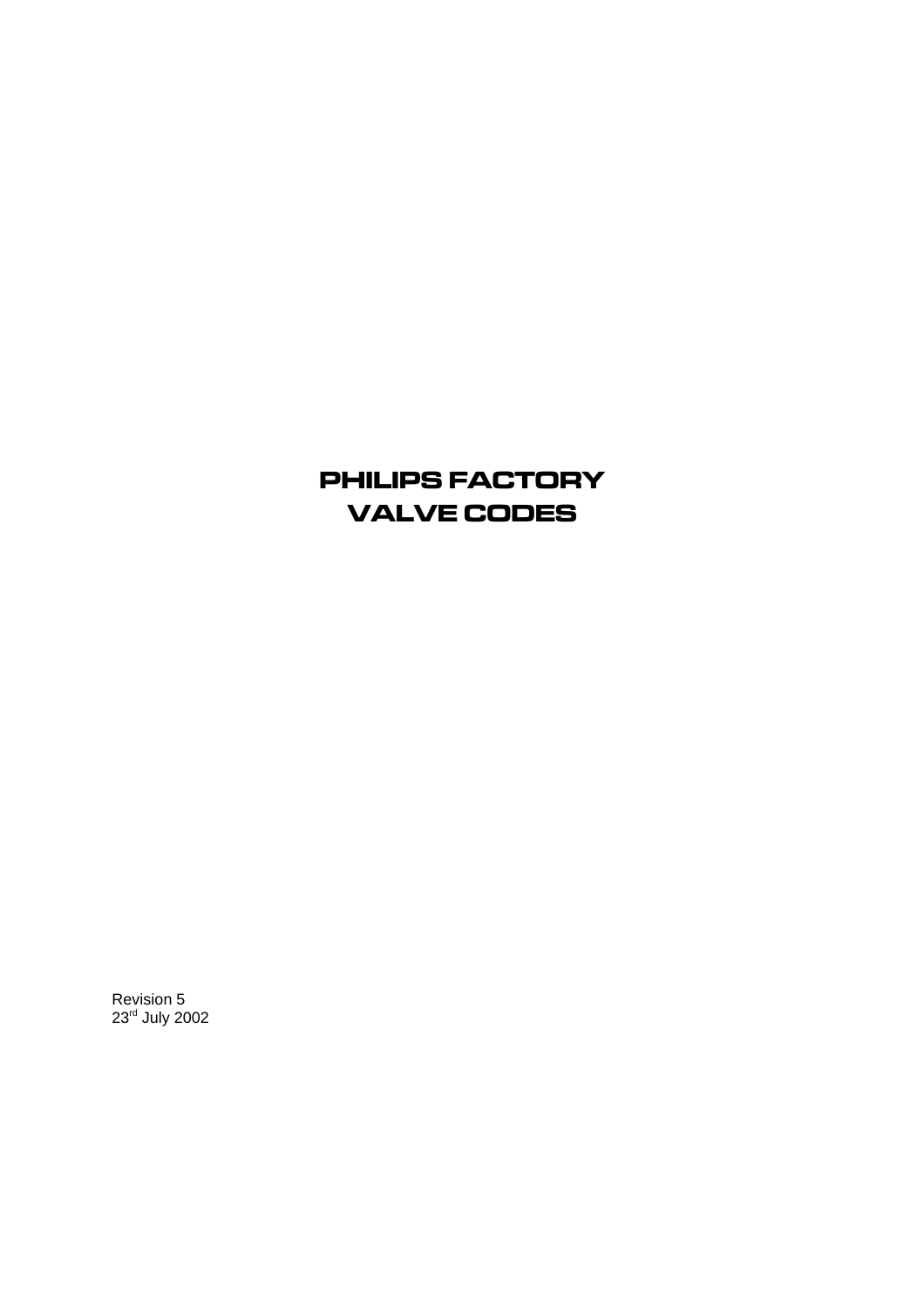### 1. Introduction

Most Philips valves are marked with a group of symbols which contain coded information relating to the type, place of manufacture or country of origin in the case of bought in valves, and the date of manufacture. Apart from the interest of knowing when and where a valve was made, the code group can still provide useful type identification when the commercial markings have become illegible.

This document details two code formats using the same type identifiers which were in use from 1948 to the end of manufacture of receiving valves. The code format changed from the 'old' to the 'new' system around 1955/6. From examination of actual valves it is clear that whatever may have been the decree from Eindhoven, there were apparent deviations on the ground at manufacturing plants in other locations. Again based on examination it seems that prior to the coding system described herein, a purely numerical system was in use for encoding the type and that for its own production, Mullard continued to use this until adopting the 'new' code in 1955.

Some of the information herein is open to interpretation, translation from fairly terse Dutch original documents or based on examination of actual valves. No claims of absolute accuracy are made.

#### 2. The code

The code has the following elements, represented in the generic layout guide by the bold letters:

- **T** Type. May consist of one, two or three symbols.
- **F** Manufacturer or country of origin. One symbol.
- Y The least significant digit of the year of manufacture. This is only present in the 'new' code.
- M Month of manufacture. In the 'old' code this was represented by a sequence of 36 symbols which repeated every three years according to the following table:

| Month      | 1948<br>1951<br>1954 | 1949<br>1952<br>1955 | 1950<br>1953<br>1956 |
|------------|----------------------|----------------------|----------------------|
| Jan        | Α                    | R                    |                      |
| Feb        | B                    | S                    | 0                    |
| Mar        | C                    | T                    | 1                    |
| Apr        | D                    | U                    | $\overline{c}$       |
| May        | E                    | W                    | 3                    |
| Jun        | F                    | Χ                    | 4                    |
| <b>Jly</b> | Н                    | Υ                    | 5                    |
| Aug        | Κ                    | $\mathsf Z$          | 6                    |
| Sep        | L                    | d                    | 7                    |
| Oct        | M                    | k                    | 8                    |
| Nov        | Ν                    | m                    | 9                    |
| Dec        | Ρ                    | r                    | +                    |

In the 'new' code each month is represented by a simple sequential letter:

| Jan A | May E | Sep I |  |
|-------|-------|-------|--|
| Feb B | Jun F | Oct J |  |
| Mar C | Jlv G | Nov K |  |
| Apr D | Aug H | Dec L |  |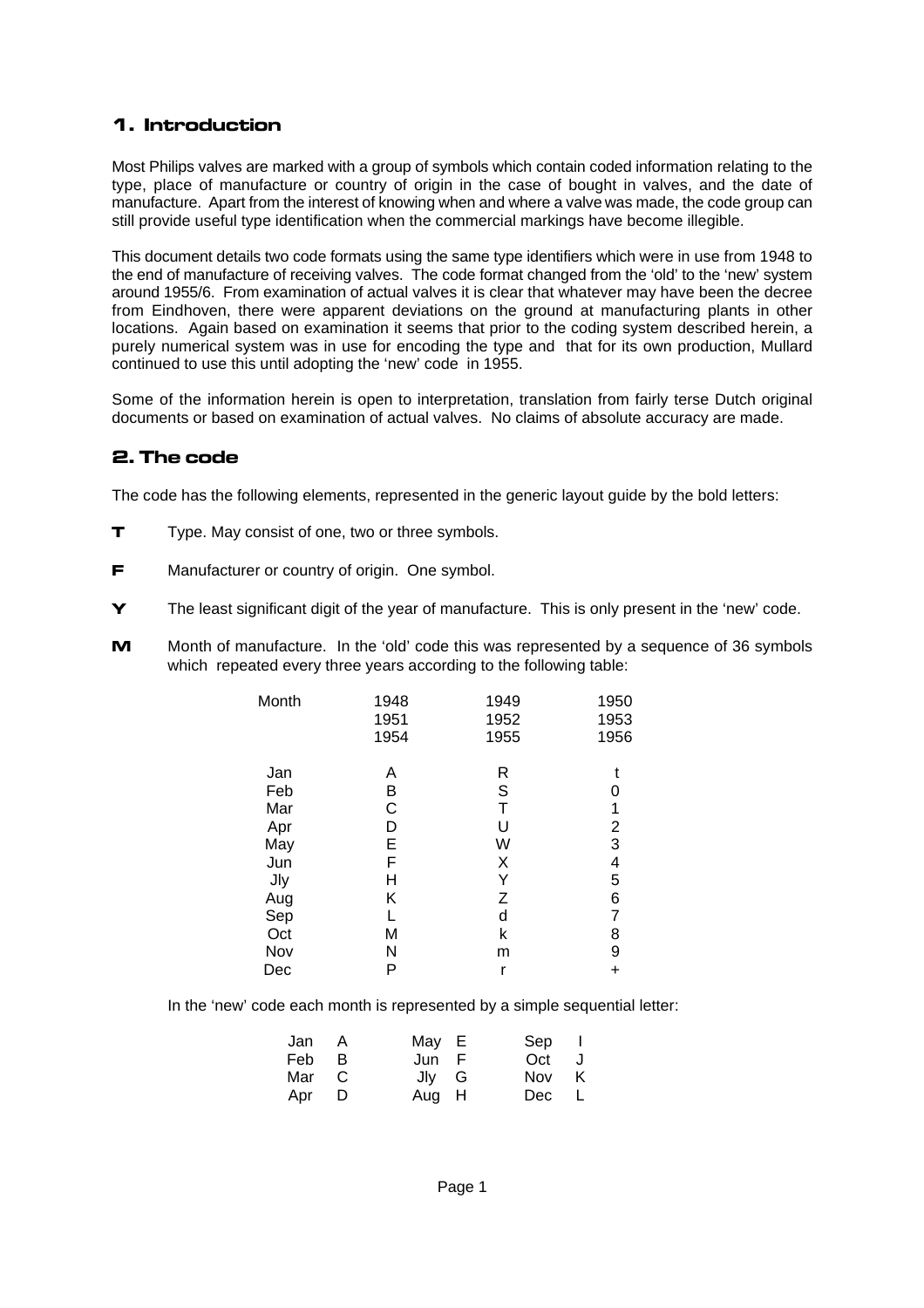- W Week of manufacture within month. 1 first, 2 second etc. This seems to have only been added from 1961 onwards although that does not mean that all valves made from 1961 bear it. A valve from Whyteleafe has been noted to have what looks like open week of year coding:  $\Box$ 027.
- **C** Change symbol. The intention of this is not clear but it may have been a symbol that was to be changed for each batch produced. In the 'old' code there was no year but the change symbol sequence was replaced in three year cycles such that this, taken together with the month symbol, would be a unique combination for any particular year. For example: Month W with change T would be unique to May 1955. The change sequence was as follows:

| Batch: 0 1 2 3 4 5 6 7 8 9 10 11 12 13 14 15 20  |  |  |  |  |  |  |  |  |  |
|--------------------------------------------------|--|--|--|--|--|--|--|--|--|
| 1948-1950 0 1 2 3 4 5 6 7 8 9 = ロ % t + ⊿ 으      |  |  |  |  |  |  |  |  |  |
| 1951-1953 A B C D E F H K L M $\equiv$ > d r ~ 7 |  |  |  |  |  |  |  |  |  |
| 1954-1956 N P R S T U W X Y Z + k ㄱ m ∇ L        |  |  |  |  |  |  |  |  |  |

In the 'new' code this was just a sequence of symbols which appear to have no purpose other than perhaps provide batch traceability. Evidence indicates that this aspect of the code may not have been applied too rigorously at some locations. It is found to be missing on examined valves of Australian Philips manufacture for example. It was not applied to bought in valves. The sequence to be applied was:

0 1 2 3 4 5 6 7 8 9 A B C D E F H K L M N P R S T U V W X Y Z d f m r t

Presumably this sequence was then repeated if necessary.

#### General observations:

In the type code list there are several examples of valves having two or more codes. This is generally due to differences in construction but there were errors of multiple allocation. There are also instances of two valves sharing one code. These may have been errors but the bulk of the listing here is taken from original documents "Codes for Receiving and SQ Tubes". One or more other list(s) existed and some codes were probably used again for other devices like CRTs or geiger-müller tubes for which there would be little likelihood of mistaken identity. In the list herein most types under one code are equivalents but where they are not, the word 'also' has been inserted to clarify the point. A few valves having very similar characteristics do sometimes have the same code, at least until another is allocated e.g. DY86 and DY87.

Suffixes are used to denote some characteristic of construction where this is shown in original documents, as follows:

- bant "Bantam" or "bantal".
- Bee The significance of this is not mentioned in original documents.
- dev Development or provisional number
- en 'mit Einschmeltz-emaille'<br>min Miniature
- Miniature
- new New or revised construction.
- old Old construction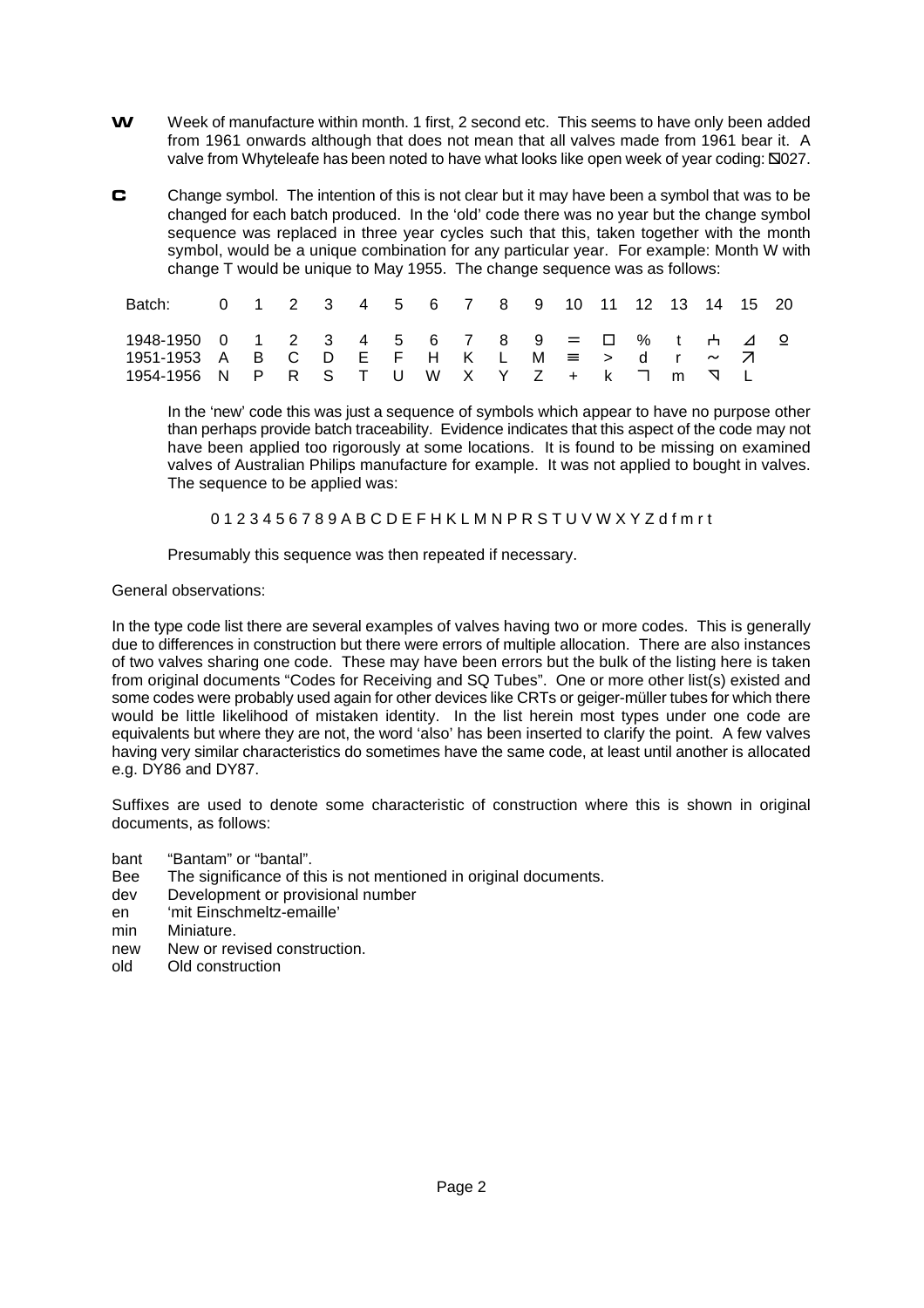### 3. Code application





Page 3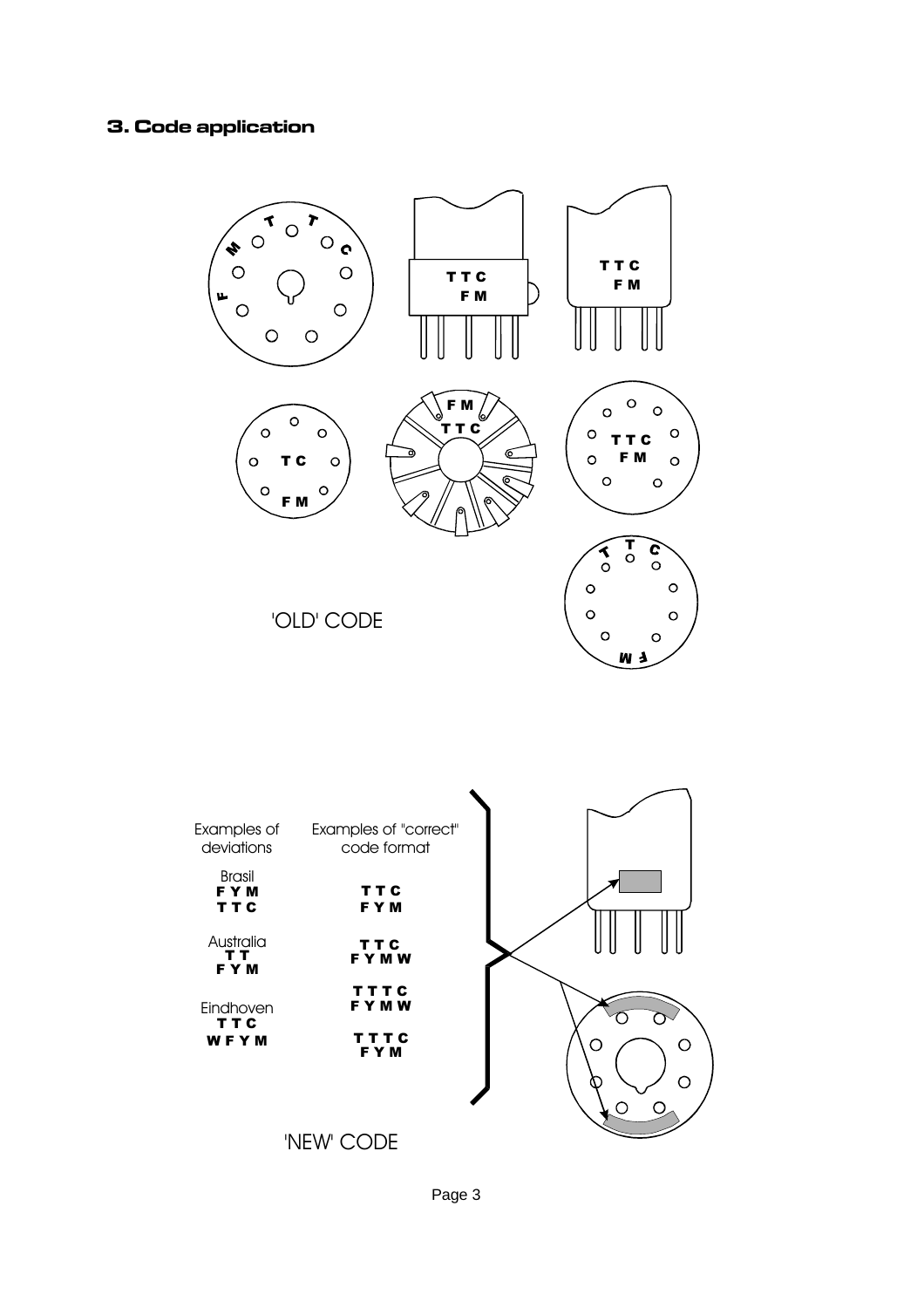#### 4. Factory symbols

- A Wiener Radio Werke "WIRAG", Wien B Mullard, Blackburn C Hendon Works, Alberton, Australia D Valvo, Hamburg d Ned. Instituut voor Fysisch Onderzoek E Hyperlec Brive (Correza) F La Radiotechnique, Suresnes<br>F Marconi Osram Valve Co Marconi .Osram Valve Co. f Standard telephones and Cables Ltd. (later Thorn) East German origin (after 1 Jan 1970) G Mullard, Fleetwood Loewe Opta (after 22 Feb 1954) I Thorn-AEI Radio valve Co. Ltd. (Ediswan) , Mullard supply J Mullard, Tottenham (formerly Tungsram) **K** ? L M.B.L.E., Bruxelles (Mazda) m ? N Matsushita Electronics Corp., Takatsuki, Japan G.E.C. Mullard supply n Matsushita Electronics Corp., Kyoto, Japan P Papesa, Buenos Aires R Mullard Radio valve Co., Mitcham r Philips Electronics Industries Ltd., Ontario, Canada S Lampara "Z", Barcelona T Philips, Eindhoven, afd 22652 t T.I.C. Philips Export Corp., New York t C.I.F.T.E., Courbevoie U Thorn-AEI Radio Valve Co. Ltd. (Formerly B.T.H.) V Bharat Electronics (Private) Ltd, Bangalore 13, India X Philips, Sittard, afd 22127 x Philips, Chilena de Productos Electronicos, Chile Y Philips, Sittard, afd 22117 and 22118 Z Philips, Monza 1 Philips, Eindhoven, afd 22020 2 Philips, Eindhoven, afd 22021 2 Ferranti (Mullard supply) 3 Philips Eindhoven, volgroepen I and II, Schouwbroekseweg Fivre, Italy (after 1 Jan 1970) 3 Marconi, Chelmsford (Mullard supply) 4 Venolanda S.A., Venezuela 4 English Electric Valve Co. (Mullard supply) 5 Toshiba, Japan 5 Cinema Television (Mullard Supply) 6 Philips, Eindhoven. Radio valve lab. receiving valve technology group Russian origin
- 6 Mullard Fleetwood (after 18 Nov 1954)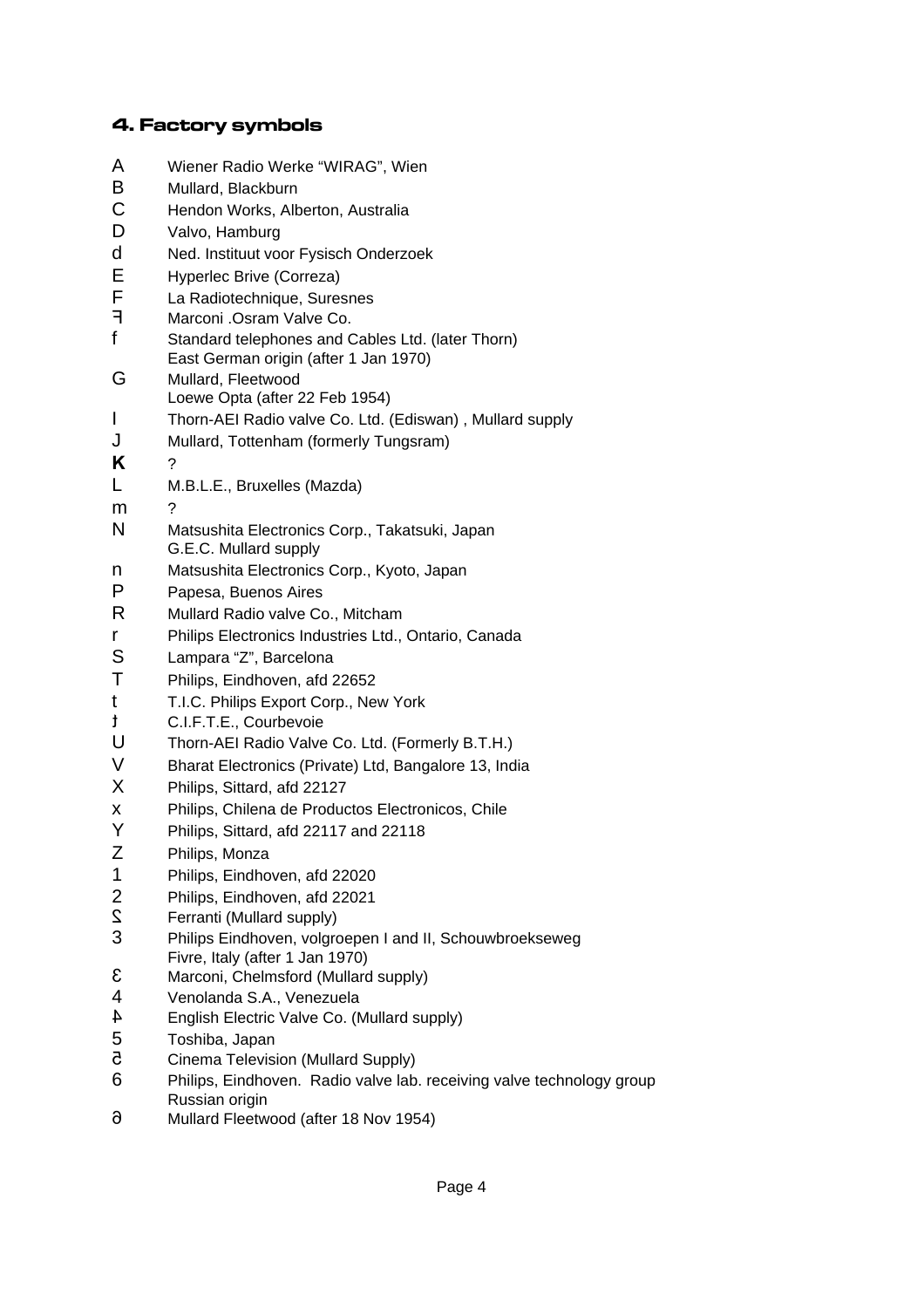- 7 Philips, Eindhoven Radio valve lab. physics group.
- Hitachi, Japan
- 7 Electrical and Musical Industries. (Mullard supply)
- 8 Philips, Eindhoven. Radio valve lab. glass group
- 9 Philips, Heerlen Radio valve lab. receiving valve technology group.
- + Philips, Sittard afd 22126
- La Radiotechnique, Clichy (Neotron)
- \* Amperex Electronic Corp., New York
- % Philips Eindhoven , afd 22851
- X Philips, Copenhagen
- < Philips Electrical Lamps Inc., Philipines Co. des Lampes
- > Visseaux, France Polish origin (after 1 Jan 1970)
- ± La Radiotechnique, Chartres
- $\equiv$  Electronic Tubes Ltd., (Mullard supply) IPERPESA, Peru (after 1 Jan 1970)
- 
- $\pm$  Siemens und Halske, München<br>  $\angle$  Mullard Radio Valve Co. Ltd., C Mullard Radio Valve Co. Ltd., Croydon (Waddon)
- $\Box$  Mullard Whyteleafe "A"
- 
- ⊿ Philips, Heerlen<br>
H Mullard, Salfords H Mullard, Salfords<br>
W IBRAPE, Sao Pai
- IBRAPE, Sao Paulo, Brasil
- **H** Purchases from third parties by Mullard
- $\overline{\mathsf{D}}$  Mullard Whyteleafe "B" (Kenley)<br>
Tungsram
- **Tungsram**
- $\perp$  Telefunken and Telefunken Berlin
- II Loewe Opta for Valvo, Hamburg
- G Elektronski Industija, Nis, Yugoslavia
- Philips, Eindhoven. Radiation detector development

## 5. Single symbol type codes

These codes were applied to B7G types only.

| A | DA90        |                | E90CC             | 4         | <b>EC92</b> | П          | <b>HK90</b>      |
|---|-------------|----------------|-------------------|-----------|-------------|------------|------------------|
| В | DAF91       |                | EAC91             | 5         | <b>UC92</b> | N          | <b>HY90</b>      |
| С | DAF96       |                | 12X4              | 6         | DK92        | ⊿          | <b>HF94</b>      |
| D | DCC90       | W              | EB91              |           | <b>DK92</b> |            | <b>DL95</b>      |
| E | <b>DF91</b> | X              | EBC90             | 9         | E92CC       | $\Box$     | PL5727           |
| F | <b>DF92</b> | Υ              | <b>EC91</b>       | 9         | <b>DK93</b> | o          | 85A2 Bee         |
| G | EC93        | 7              | ECC <sub>91</sub> | $\ddot{}$ | <b>DC90</b> | Z          | 150B2 Bee        |
| н | DF96        | d              | <b>EF91</b>       | $=$       | PL21 Bee    | Ψ          | 150C2 Bee        |
| J | 5654        |                | <b>HL94</b>       | %         | <b>HF93</b> | ⊛          | 150B2 min        |
| Κ | <b>DK91</b> | k              | <b>EF92</b>       | &         | 85A2 min    | $\simeq$   | 6CB <sub>6</sub> |
| L | <b>DK92</b> | m              | EF93              | $\equiv$  | 90CV        | ╕          | <b>UY92</b>      |
| М | <b>DK96</b> |                | <b>EK90</b>       | $\Omega$  | 150C2 min   | 2          | 5726             |
| N | <b>DL92</b> |                | EL91              | $=$       | HBC90       | ε          | EAA91            |
| P | <b>DL93</b> | 0              | EZ90              | $\geq$    | HBC91       | 5          | 5726             |
| R | <b>DL94</b> |                | EL90              | $\sim$    | 90CG        | $\ast$     | EF95             |
| S | <b>DL96</b> | $\overline{2}$ | EF94              | ⋌         | <b>HL92</b> |            | 108C1            |
|   |             | 3              | EBC91             |           |             | $^{\rm +}$ | E91H             |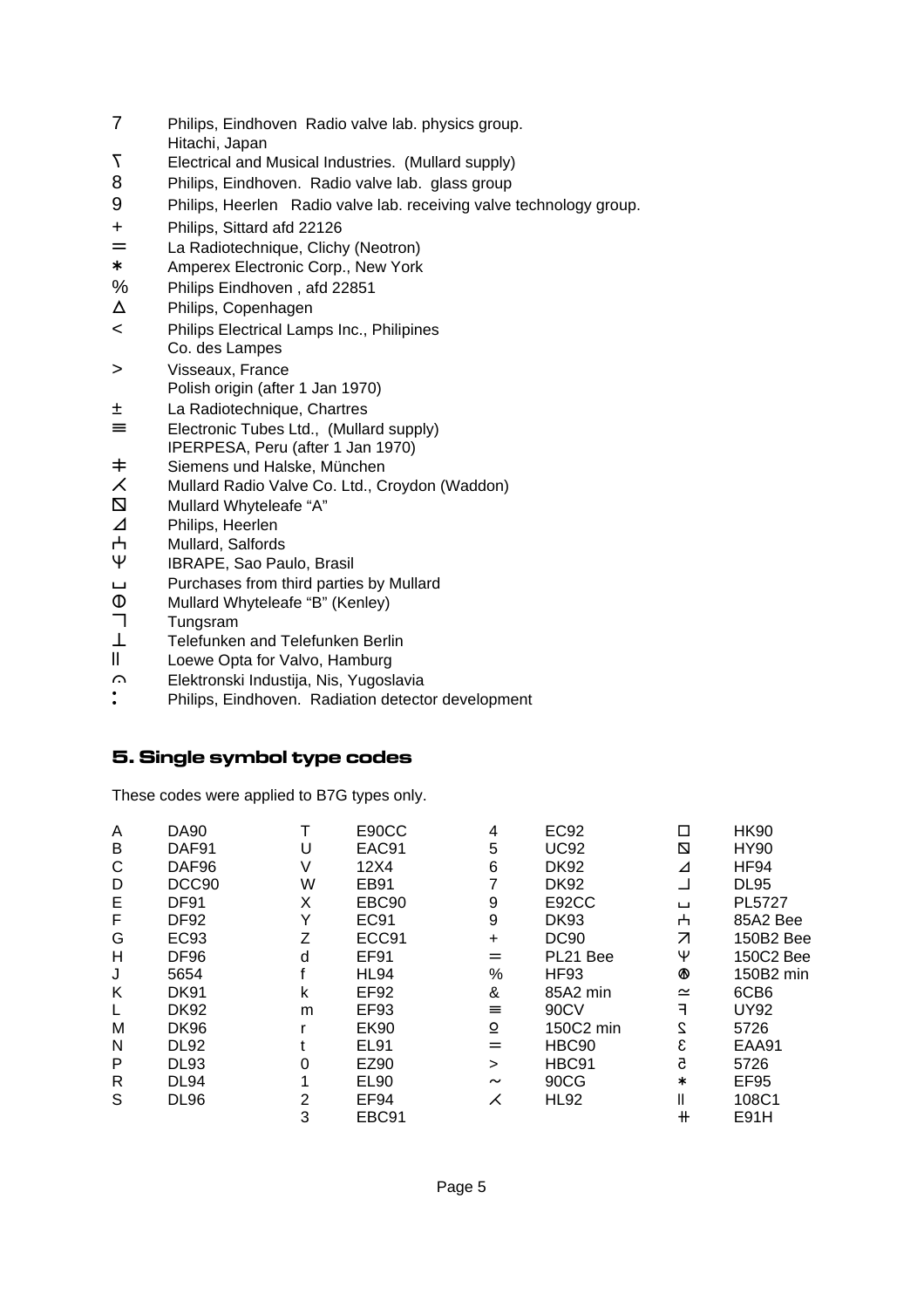# 6. Two symbol type codes

| <b>BS</b><br>6GB5<br>2GK5<br>7316<br>EA<br>5Y3G<br><b>AF</b><br><b>BT</b><br>6EU7<br>EB<br>M <sub>2EL</sub><br>also<br>80 en<br>38EL<br>CV4035<br><b>ECC282</b><br>AG<br>80 dev<br><b>BU</b><br>AH<br><b>PY33</b><br>XL84<br>CO<br>62BTA<br>EC<br><b>DL93</b><br>AI<br><b>BW</b><br><b>XCC189</b><br>C <sub>2</sub><br><b>DL97</b><br>18046<br>3A4<br>C <sub>3</sub><br>AJ<br>BX<br>XL36<br>ED<br><b>DL94</b><br><b>ECC230</b><br>E81L<br>BY<br>3V4<br>6080<br>MX153<br>6686<br><b>AL</b><br><b>BZ</b><br>C <sub>4</sub><br>CV2983<br>AX50<br><b>YL1000</b><br>V1ELL<br>AM<br>PC97<br>M <sub>1</sub> DL<br>ELL80<br>also<br>Bf<br>C <sub>5</sub><br>4FY5<br>CV4049<br><b>E288CC</b><br>MX164<br><b>B1</b><br>AN<br>M2PE<br>EE<br>DW <sub>2</sub><br>PL1607<br>8223<br><b>B2</b><br>EF<br>AS<br><b>ECC808</b><br><b>LC97</b><br>M3DV<br>C <sub>6</sub><br>1561<br><b>YC97</b><br>B <sub>3</sub><br>EH<br>M4PCF<br>C7<br>EC900<br>1805<br>C <sub>8</sub><br><b>B4</b><br>M7EF<br><b>PCF801</b><br>EI<br>3FY5<br>VP4B<br>EJ<br>B <sub>5</sub><br>AT<br>LF183<br>95400<br>8GJ7<br>VX8179<br>B <sub>6</sub><br>C <sub>9</sub><br>EK<br><b>YF183</b><br><b>XCF802</b><br>EB41<br>4-OA31<br><b>B7</b><br>EL.<br><b>EC37</b><br>4EH7<br>M9ECC.1<br>$C+$<br><b>LCF802</b><br>AU<br>B <sub>8</sub><br>EM<br>LF184<br>M13PCC<br><b>YCF802</b><br>ECC31<br>B <sub>9</sub><br>EN<br><b>YF184</b><br>VX8250<br>6LX8<br>ECC32<br>EP<br>4EJ7<br>B+<br>3GK5<br>EF37A<br>DB<br>ER<br><b>EF91</b><br>AW<br>6GK5<br>VX8252<br>CA<br>DC<br>AX<br>6GK6<br>35C3<br>LCF86<br>6AM6<br>CB<br>ES<br>Ad<br>85A1<br><b>12CU5</b><br>YCF86<br>1883<br>CC<br><b>ET</b><br>Af<br>CV4011<br>6CU <sub>5</sub><br>5HG8<br><b>EL35</b><br>CD<br>EU<br>4GK5<br>M8196<br>DD<br>3BA6<br>EZ35<br><b>CE</b><br>A <sub>0</sub><br><b>CV1377</b><br>DE<br>EV<br>0A3<br>347<br>6BZ6<br>CF<br>3CS6<br>DF<br>A2<br>ZC1000<br>6DE6<br><b>CV3798</b><br>A <sub>3</sub><br>CG<br>EW<br>E88C<br>OKL1B(p)<br>DH<br><b>12AL5</b><br>FW4-500<br>CH<br>EX<br>DI<br><b>PM24M</b><br>8255<br><b>ECF802</b><br>EL36<br>A4<br>EC800<br>6JW8<br>EY<br>6CM <sub>5</sub><br>PF183<br>CI<br>A <sub>5</sub><br><b>DJ</b><br>EZ<br>PCC88<br>4614<br><b>XL500</b><br>PL84 min<br>A <sub>6</sub><br><b>15CW5</b><br>7DJ8<br>Ed<br><b>SP13</b><br>EC1000<br>DL<br>PY300<br>Ef<br>A7<br><b>PCF802</b><br>also<br>VX8194<br>Ek<br>9JW8<br>MX154<br><b>DM</b><br><b>ECF801</b><br>SP <sub>13</sub> C<br>A <sub>8</sub><br>CJ<br>6CQ8<br>VX8189<br>6GJ7<br>Em<br>AZ11<br><b>DP</b><br>PC900<br>A <sub>9</sub><br><b>PY83</b><br><b>CK</b><br>6AQ5A<br>Er<br>1A7GT<br><b>CL</b><br>12AU6A<br>4HA5<br><b>FC13</b><br>Et<br><b>CM</b><br>E <sub>0</sub><br><b>12C5</b><br>DR<br>QV10-P8<br>4633<br>BA<br>XCF86<br>CN<br>E1<br>BB<br>6DK6<br><b>PCF806</b><br>DS<br>7453<br>DAC32<br>CP<br>BC<br>DT<br>E <sub>2</sub><br>E86C<br>PEN40DD<br>3BE6<br>4618<br><b>BD</b><br><b>CR</b><br>CZ30<br><b>DU</b><br>E <sub>3</sub><br><b>ECH800</b><br>3DE6<br><b>UY21</b><br>CS<br>BE<br>6-OA31<br>DV<br>75C1<br>E <sub>4</sub><br>12DT8<br>4654<br><b>CT</b><br>DZ<br>E <sub>5</sub><br>BG<br><b>EN33</b><br>AL <sub>1</sub><br>E80CF<br>8-OA31<br>CU<br>PCC34<br>Dd<br>PCF84<br>E <sub>6</sub><br>5Z4<br>7643<br><b>CW</b><br>BH<br>7475<br>E <sub>8</sub><br>6A8G<br>18045<br>also<br>BI<br>CZ<br><b>EC95</b><br><b>PB-1</b><br>E <sub>9</sub><br>PEN4DD<br>6J7<br><b>BJ</b><br>6ER5<br>E+<br>CV4029<br>Df<br>6201<br>4673<br>Dk<br><b>PF86</b><br>5902<br>also<br>MX155<br>FA<br>4682<br>M8200<br>Dm<br>402<br>FB<br>3AL5<br>4683<br>also<br>Cd<br>6463<br>Dr<br>FC<br><b>YL1000</b><br>CV5304<br><b>DL35</b><br>Dt<br>3CB6<br>Cf<br>VX8205<br>D <sub>2</sub><br>1C5GT<br><b>BN</b><br>E55L (M5EL)<br>3BZ6<br><b>FD</b><br>Ck<br>EC86<br>4688 C tech | AC<br>AD  | AW43-89<br><b>EC88</b> | <b>BP</b> | E55L (M6EL)<br>8233 | Cm<br>Cr | ECC88 Bee<br>E184CC | D+ | <b>LL500</b><br>18GB5 |
|-----------------------------------------------------------------------------------------------------------------------------------------------------------------------------------------------------------------------------------------------------------------------------------------------------------------------------------------------------------------------------------------------------------------------------------------------------------------------------------------------------------------------------------------------------------------------------------------------------------------------------------------------------------------------------------------------------------------------------------------------------------------------------------------------------------------------------------------------------------------------------------------------------------------------------------------------------------------------------------------------------------------------------------------------------------------------------------------------------------------------------------------------------------------------------------------------------------------------------------------------------------------------------------------------------------------------------------------------------------------------------------------------------------------------------------------------------------------------------------------------------------------------------------------------------------------------------------------------------------------------------------------------------------------------------------------------------------------------------------------------------------------------------------------------------------------------------------------------------------------------------------------------------------------------------------------------------------------------------------------------------------------------------------------------------------------------------------------------------------------------------------------------------------------------------------------------------------------------------------------------------------------------------------------------------------------------------------------------------------------------------------------------------------------------------------------------------------------------------------------------------------------------------------------------------------------------------------------------------------------------------------------------------------------------------------------------------------------------------------------------------------------------------------------------------------------------------------------------------------------------------------------------------------------------------------------------------------------------------------------------------------------------------------------------------------------------------------------------------------------------------------------------------------------------------------------------------------------------------------------------------------------------------------------------------------------------------------------------------------------------------------------------------------------------------------------------------------------------------------------------------------------------------------------------------------------------------------------------------------------------------------------------------------------------------------------------------------------------------------------------------------------------|-----------|------------------------|-----------|---------------------|----------|---------------------|----|-----------------------|
|                                                                                                                                                                                                                                                                                                                                                                                                                                                                                                                                                                                                                                                                                                                                                                                                                                                                                                                                                                                                                                                                                                                                                                                                                                                                                                                                                                                                                                                                                                                                                                                                                                                                                                                                                                                                                                                                                                                                                                                                                                                                                                                                                                                                                                                                                                                                                                                                                                                                                                                                                                                                                                                                                                                                                                                                                                                                                                                                                                                                                                                                                                                                                                                                                                                                                                                                                                                                                                                                                                                                                                                                                                                                                                                                                                       | <b>AE</b> | EL500                  | <b>BR</b> | 5639                | Ct       | <b>ECC186</b>       |    |                       |
|                                                                                                                                                                                                                                                                                                                                                                                                                                                                                                                                                                                                                                                                                                                                                                                                                                                                                                                                                                                                                                                                                                                                                                                                                                                                                                                                                                                                                                                                                                                                                                                                                                                                                                                                                                                                                                                                                                                                                                                                                                                                                                                                                                                                                                                                                                                                                                                                                                                                                                                                                                                                                                                                                                                                                                                                                                                                                                                                                                                                                                                                                                                                                                                                                                                                                                                                                                                                                                                                                                                                                                                                                                                                                                                                                                       |           |                        |           |                     |          |                     |    |                       |
|                                                                                                                                                                                                                                                                                                                                                                                                                                                                                                                                                                                                                                                                                                                                                                                                                                                                                                                                                                                                                                                                                                                                                                                                                                                                                                                                                                                                                                                                                                                                                                                                                                                                                                                                                                                                                                                                                                                                                                                                                                                                                                                                                                                                                                                                                                                                                                                                                                                                                                                                                                                                                                                                                                                                                                                                                                                                                                                                                                                                                                                                                                                                                                                                                                                                                                                                                                                                                                                                                                                                                                                                                                                                                                                                                                       |           |                        |           |                     |          |                     |    |                       |
|                                                                                                                                                                                                                                                                                                                                                                                                                                                                                                                                                                                                                                                                                                                                                                                                                                                                                                                                                                                                                                                                                                                                                                                                                                                                                                                                                                                                                                                                                                                                                                                                                                                                                                                                                                                                                                                                                                                                                                                                                                                                                                                                                                                                                                                                                                                                                                                                                                                                                                                                                                                                                                                                                                                                                                                                                                                                                                                                                                                                                                                                                                                                                                                                                                                                                                                                                                                                                                                                                                                                                                                                                                                                                                                                                                       |           |                        |           |                     |          |                     |    |                       |
|                                                                                                                                                                                                                                                                                                                                                                                                                                                                                                                                                                                                                                                                                                                                                                                                                                                                                                                                                                                                                                                                                                                                                                                                                                                                                                                                                                                                                                                                                                                                                                                                                                                                                                                                                                                                                                                                                                                                                                                                                                                                                                                                                                                                                                                                                                                                                                                                                                                                                                                                                                                                                                                                                                                                                                                                                                                                                                                                                                                                                                                                                                                                                                                                                                                                                                                                                                                                                                                                                                                                                                                                                                                                                                                                                                       |           |                        |           |                     |          |                     |    |                       |
|                                                                                                                                                                                                                                                                                                                                                                                                                                                                                                                                                                                                                                                                                                                                                                                                                                                                                                                                                                                                                                                                                                                                                                                                                                                                                                                                                                                                                                                                                                                                                                                                                                                                                                                                                                                                                                                                                                                                                                                                                                                                                                                                                                                                                                                                                                                                                                                                                                                                                                                                                                                                                                                                                                                                                                                                                                                                                                                                                                                                                                                                                                                                                                                                                                                                                                                                                                                                                                                                                                                                                                                                                                                                                                                                                                       |           |                        |           |                     |          |                     |    |                       |
|                                                                                                                                                                                                                                                                                                                                                                                                                                                                                                                                                                                                                                                                                                                                                                                                                                                                                                                                                                                                                                                                                                                                                                                                                                                                                                                                                                                                                                                                                                                                                                                                                                                                                                                                                                                                                                                                                                                                                                                                                                                                                                                                                                                                                                                                                                                                                                                                                                                                                                                                                                                                                                                                                                                                                                                                                                                                                                                                                                                                                                                                                                                                                                                                                                                                                                                                                                                                                                                                                                                                                                                                                                                                                                                                                                       |           |                        |           |                     |          |                     |    |                       |
|                                                                                                                                                                                                                                                                                                                                                                                                                                                                                                                                                                                                                                                                                                                                                                                                                                                                                                                                                                                                                                                                                                                                                                                                                                                                                                                                                                                                                                                                                                                                                                                                                                                                                                                                                                                                                                                                                                                                                                                                                                                                                                                                                                                                                                                                                                                                                                                                                                                                                                                                                                                                                                                                                                                                                                                                                                                                                                                                                                                                                                                                                                                                                                                                                                                                                                                                                                                                                                                                                                                                                                                                                                                                                                                                                                       |           |                        |           |                     |          |                     |    |                       |
|                                                                                                                                                                                                                                                                                                                                                                                                                                                                                                                                                                                                                                                                                                                                                                                                                                                                                                                                                                                                                                                                                                                                                                                                                                                                                                                                                                                                                                                                                                                                                                                                                                                                                                                                                                                                                                                                                                                                                                                                                                                                                                                                                                                                                                                                                                                                                                                                                                                                                                                                                                                                                                                                                                                                                                                                                                                                                                                                                                                                                                                                                                                                                                                                                                                                                                                                                                                                                                                                                                                                                                                                                                                                                                                                                                       |           |                        |           |                     |          |                     |    |                       |
|                                                                                                                                                                                                                                                                                                                                                                                                                                                                                                                                                                                                                                                                                                                                                                                                                                                                                                                                                                                                                                                                                                                                                                                                                                                                                                                                                                                                                                                                                                                                                                                                                                                                                                                                                                                                                                                                                                                                                                                                                                                                                                                                                                                                                                                                                                                                                                                                                                                                                                                                                                                                                                                                                                                                                                                                                                                                                                                                                                                                                                                                                                                                                                                                                                                                                                                                                                                                                                                                                                                                                                                                                                                                                                                                                                       |           |                        |           |                     |          |                     |    |                       |
|                                                                                                                                                                                                                                                                                                                                                                                                                                                                                                                                                                                                                                                                                                                                                                                                                                                                                                                                                                                                                                                                                                                                                                                                                                                                                                                                                                                                                                                                                                                                                                                                                                                                                                                                                                                                                                                                                                                                                                                                                                                                                                                                                                                                                                                                                                                                                                                                                                                                                                                                                                                                                                                                                                                                                                                                                                                                                                                                                                                                                                                                                                                                                                                                                                                                                                                                                                                                                                                                                                                                                                                                                                                                                                                                                                       |           |                        |           |                     |          |                     |    |                       |
|                                                                                                                                                                                                                                                                                                                                                                                                                                                                                                                                                                                                                                                                                                                                                                                                                                                                                                                                                                                                                                                                                                                                                                                                                                                                                                                                                                                                                                                                                                                                                                                                                                                                                                                                                                                                                                                                                                                                                                                                                                                                                                                                                                                                                                                                                                                                                                                                                                                                                                                                                                                                                                                                                                                                                                                                                                                                                                                                                                                                                                                                                                                                                                                                                                                                                                                                                                                                                                                                                                                                                                                                                                                                                                                                                                       |           |                        |           |                     |          |                     |    |                       |
|                                                                                                                                                                                                                                                                                                                                                                                                                                                                                                                                                                                                                                                                                                                                                                                                                                                                                                                                                                                                                                                                                                                                                                                                                                                                                                                                                                                                                                                                                                                                                                                                                                                                                                                                                                                                                                                                                                                                                                                                                                                                                                                                                                                                                                                                                                                                                                                                                                                                                                                                                                                                                                                                                                                                                                                                                                                                                                                                                                                                                                                                                                                                                                                                                                                                                                                                                                                                                                                                                                                                                                                                                                                                                                                                                                       |           |                        |           |                     |          |                     |    |                       |
|                                                                                                                                                                                                                                                                                                                                                                                                                                                                                                                                                                                                                                                                                                                                                                                                                                                                                                                                                                                                                                                                                                                                                                                                                                                                                                                                                                                                                                                                                                                                                                                                                                                                                                                                                                                                                                                                                                                                                                                                                                                                                                                                                                                                                                                                                                                                                                                                                                                                                                                                                                                                                                                                                                                                                                                                                                                                                                                                                                                                                                                                                                                                                                                                                                                                                                                                                                                                                                                                                                                                                                                                                                                                                                                                                                       |           |                        |           |                     |          |                     |    |                       |
|                                                                                                                                                                                                                                                                                                                                                                                                                                                                                                                                                                                                                                                                                                                                                                                                                                                                                                                                                                                                                                                                                                                                                                                                                                                                                                                                                                                                                                                                                                                                                                                                                                                                                                                                                                                                                                                                                                                                                                                                                                                                                                                                                                                                                                                                                                                                                                                                                                                                                                                                                                                                                                                                                                                                                                                                                                                                                                                                                                                                                                                                                                                                                                                                                                                                                                                                                                                                                                                                                                                                                                                                                                                                                                                                                                       |           |                        |           |                     |          |                     |    |                       |
|                                                                                                                                                                                                                                                                                                                                                                                                                                                                                                                                                                                                                                                                                                                                                                                                                                                                                                                                                                                                                                                                                                                                                                                                                                                                                                                                                                                                                                                                                                                                                                                                                                                                                                                                                                                                                                                                                                                                                                                                                                                                                                                                                                                                                                                                                                                                                                                                                                                                                                                                                                                                                                                                                                                                                                                                                                                                                                                                                                                                                                                                                                                                                                                                                                                                                                                                                                                                                                                                                                                                                                                                                                                                                                                                                                       |           |                        |           |                     |          |                     |    |                       |
|                                                                                                                                                                                                                                                                                                                                                                                                                                                                                                                                                                                                                                                                                                                                                                                                                                                                                                                                                                                                                                                                                                                                                                                                                                                                                                                                                                                                                                                                                                                                                                                                                                                                                                                                                                                                                                                                                                                                                                                                                                                                                                                                                                                                                                                                                                                                                                                                                                                                                                                                                                                                                                                                                                                                                                                                                                                                                                                                                                                                                                                                                                                                                                                                                                                                                                                                                                                                                                                                                                                                                                                                                                                                                                                                                                       |           |                        |           |                     |          |                     |    |                       |
|                                                                                                                                                                                                                                                                                                                                                                                                                                                                                                                                                                                                                                                                                                                                                                                                                                                                                                                                                                                                                                                                                                                                                                                                                                                                                                                                                                                                                                                                                                                                                                                                                                                                                                                                                                                                                                                                                                                                                                                                                                                                                                                                                                                                                                                                                                                                                                                                                                                                                                                                                                                                                                                                                                                                                                                                                                                                                                                                                                                                                                                                                                                                                                                                                                                                                                                                                                                                                                                                                                                                                                                                                                                                                                                                                                       |           |                        |           |                     |          |                     |    |                       |
|                                                                                                                                                                                                                                                                                                                                                                                                                                                                                                                                                                                                                                                                                                                                                                                                                                                                                                                                                                                                                                                                                                                                                                                                                                                                                                                                                                                                                                                                                                                                                                                                                                                                                                                                                                                                                                                                                                                                                                                                                                                                                                                                                                                                                                                                                                                                                                                                                                                                                                                                                                                                                                                                                                                                                                                                                                                                                                                                                                                                                                                                                                                                                                                                                                                                                                                                                                                                                                                                                                                                                                                                                                                                                                                                                                       |           |                        |           |                     |          |                     |    |                       |
|                                                                                                                                                                                                                                                                                                                                                                                                                                                                                                                                                                                                                                                                                                                                                                                                                                                                                                                                                                                                                                                                                                                                                                                                                                                                                                                                                                                                                                                                                                                                                                                                                                                                                                                                                                                                                                                                                                                                                                                                                                                                                                                                                                                                                                                                                                                                                                                                                                                                                                                                                                                                                                                                                                                                                                                                                                                                                                                                                                                                                                                                                                                                                                                                                                                                                                                                                                                                                                                                                                                                                                                                                                                                                                                                                                       |           |                        |           |                     |          |                     |    |                       |
|                                                                                                                                                                                                                                                                                                                                                                                                                                                                                                                                                                                                                                                                                                                                                                                                                                                                                                                                                                                                                                                                                                                                                                                                                                                                                                                                                                                                                                                                                                                                                                                                                                                                                                                                                                                                                                                                                                                                                                                                                                                                                                                                                                                                                                                                                                                                                                                                                                                                                                                                                                                                                                                                                                                                                                                                                                                                                                                                                                                                                                                                                                                                                                                                                                                                                                                                                                                                                                                                                                                                                                                                                                                                                                                                                                       |           |                        |           |                     |          |                     |    |                       |
|                                                                                                                                                                                                                                                                                                                                                                                                                                                                                                                                                                                                                                                                                                                                                                                                                                                                                                                                                                                                                                                                                                                                                                                                                                                                                                                                                                                                                                                                                                                                                                                                                                                                                                                                                                                                                                                                                                                                                                                                                                                                                                                                                                                                                                                                                                                                                                                                                                                                                                                                                                                                                                                                                                                                                                                                                                                                                                                                                                                                                                                                                                                                                                                                                                                                                                                                                                                                                                                                                                                                                                                                                                                                                                                                                                       |           |                        |           |                     |          |                     |    |                       |
|                                                                                                                                                                                                                                                                                                                                                                                                                                                                                                                                                                                                                                                                                                                                                                                                                                                                                                                                                                                                                                                                                                                                                                                                                                                                                                                                                                                                                                                                                                                                                                                                                                                                                                                                                                                                                                                                                                                                                                                                                                                                                                                                                                                                                                                                                                                                                                                                                                                                                                                                                                                                                                                                                                                                                                                                                                                                                                                                                                                                                                                                                                                                                                                                                                                                                                                                                                                                                                                                                                                                                                                                                                                                                                                                                                       |           |                        |           |                     |          |                     |    |                       |
|                                                                                                                                                                                                                                                                                                                                                                                                                                                                                                                                                                                                                                                                                                                                                                                                                                                                                                                                                                                                                                                                                                                                                                                                                                                                                                                                                                                                                                                                                                                                                                                                                                                                                                                                                                                                                                                                                                                                                                                                                                                                                                                                                                                                                                                                                                                                                                                                                                                                                                                                                                                                                                                                                                                                                                                                                                                                                                                                                                                                                                                                                                                                                                                                                                                                                                                                                                                                                                                                                                                                                                                                                                                                                                                                                                       |           |                        |           |                     |          |                     |    |                       |
|                                                                                                                                                                                                                                                                                                                                                                                                                                                                                                                                                                                                                                                                                                                                                                                                                                                                                                                                                                                                                                                                                                                                                                                                                                                                                                                                                                                                                                                                                                                                                                                                                                                                                                                                                                                                                                                                                                                                                                                                                                                                                                                                                                                                                                                                                                                                                                                                                                                                                                                                                                                                                                                                                                                                                                                                                                                                                                                                                                                                                                                                                                                                                                                                                                                                                                                                                                                                                                                                                                                                                                                                                                                                                                                                                                       |           |                        |           |                     |          |                     |    |                       |
|                                                                                                                                                                                                                                                                                                                                                                                                                                                                                                                                                                                                                                                                                                                                                                                                                                                                                                                                                                                                                                                                                                                                                                                                                                                                                                                                                                                                                                                                                                                                                                                                                                                                                                                                                                                                                                                                                                                                                                                                                                                                                                                                                                                                                                                                                                                                                                                                                                                                                                                                                                                                                                                                                                                                                                                                                                                                                                                                                                                                                                                                                                                                                                                                                                                                                                                                                                                                                                                                                                                                                                                                                                                                                                                                                                       |           |                        |           |                     |          |                     |    |                       |
|                                                                                                                                                                                                                                                                                                                                                                                                                                                                                                                                                                                                                                                                                                                                                                                                                                                                                                                                                                                                                                                                                                                                                                                                                                                                                                                                                                                                                                                                                                                                                                                                                                                                                                                                                                                                                                                                                                                                                                                                                                                                                                                                                                                                                                                                                                                                                                                                                                                                                                                                                                                                                                                                                                                                                                                                                                                                                                                                                                                                                                                                                                                                                                                                                                                                                                                                                                                                                                                                                                                                                                                                                                                                                                                                                                       |           |                        |           |                     |          |                     |    |                       |
|                                                                                                                                                                                                                                                                                                                                                                                                                                                                                                                                                                                                                                                                                                                                                                                                                                                                                                                                                                                                                                                                                                                                                                                                                                                                                                                                                                                                                                                                                                                                                                                                                                                                                                                                                                                                                                                                                                                                                                                                                                                                                                                                                                                                                                                                                                                                                                                                                                                                                                                                                                                                                                                                                                                                                                                                                                                                                                                                                                                                                                                                                                                                                                                                                                                                                                                                                                                                                                                                                                                                                                                                                                                                                                                                                                       |           |                        |           |                     |          |                     |    |                       |
|                                                                                                                                                                                                                                                                                                                                                                                                                                                                                                                                                                                                                                                                                                                                                                                                                                                                                                                                                                                                                                                                                                                                                                                                                                                                                                                                                                                                                                                                                                                                                                                                                                                                                                                                                                                                                                                                                                                                                                                                                                                                                                                                                                                                                                                                                                                                                                                                                                                                                                                                                                                                                                                                                                                                                                                                                                                                                                                                                                                                                                                                                                                                                                                                                                                                                                                                                                                                                                                                                                                                                                                                                                                                                                                                                                       |           |                        |           |                     |          |                     |    |                       |
|                                                                                                                                                                                                                                                                                                                                                                                                                                                                                                                                                                                                                                                                                                                                                                                                                                                                                                                                                                                                                                                                                                                                                                                                                                                                                                                                                                                                                                                                                                                                                                                                                                                                                                                                                                                                                                                                                                                                                                                                                                                                                                                                                                                                                                                                                                                                                                                                                                                                                                                                                                                                                                                                                                                                                                                                                                                                                                                                                                                                                                                                                                                                                                                                                                                                                                                                                                                                                                                                                                                                                                                                                                                                                                                                                                       |           |                        |           |                     |          |                     |    |                       |
|                                                                                                                                                                                                                                                                                                                                                                                                                                                                                                                                                                                                                                                                                                                                                                                                                                                                                                                                                                                                                                                                                                                                                                                                                                                                                                                                                                                                                                                                                                                                                                                                                                                                                                                                                                                                                                                                                                                                                                                                                                                                                                                                                                                                                                                                                                                                                                                                                                                                                                                                                                                                                                                                                                                                                                                                                                                                                                                                                                                                                                                                                                                                                                                                                                                                                                                                                                                                                                                                                                                                                                                                                                                                                                                                                                       |           |                        |           |                     |          |                     |    |                       |
|                                                                                                                                                                                                                                                                                                                                                                                                                                                                                                                                                                                                                                                                                                                                                                                                                                                                                                                                                                                                                                                                                                                                                                                                                                                                                                                                                                                                                                                                                                                                                                                                                                                                                                                                                                                                                                                                                                                                                                                                                                                                                                                                                                                                                                                                                                                                                                                                                                                                                                                                                                                                                                                                                                                                                                                                                                                                                                                                                                                                                                                                                                                                                                                                                                                                                                                                                                                                                                                                                                                                                                                                                                                                                                                                                                       |           |                        |           |                     |          |                     |    |                       |
|                                                                                                                                                                                                                                                                                                                                                                                                                                                                                                                                                                                                                                                                                                                                                                                                                                                                                                                                                                                                                                                                                                                                                                                                                                                                                                                                                                                                                                                                                                                                                                                                                                                                                                                                                                                                                                                                                                                                                                                                                                                                                                                                                                                                                                                                                                                                                                                                                                                                                                                                                                                                                                                                                                                                                                                                                                                                                                                                                                                                                                                                                                                                                                                                                                                                                                                                                                                                                                                                                                                                                                                                                                                                                                                                                                       |           |                        |           |                     |          |                     |    |                       |
|                                                                                                                                                                                                                                                                                                                                                                                                                                                                                                                                                                                                                                                                                                                                                                                                                                                                                                                                                                                                                                                                                                                                                                                                                                                                                                                                                                                                                                                                                                                                                                                                                                                                                                                                                                                                                                                                                                                                                                                                                                                                                                                                                                                                                                                                                                                                                                                                                                                                                                                                                                                                                                                                                                                                                                                                                                                                                                                                                                                                                                                                                                                                                                                                                                                                                                                                                                                                                                                                                                                                                                                                                                                                                                                                                                       |           |                        |           |                     |          |                     |    |                       |
|                                                                                                                                                                                                                                                                                                                                                                                                                                                                                                                                                                                                                                                                                                                                                                                                                                                                                                                                                                                                                                                                                                                                                                                                                                                                                                                                                                                                                                                                                                                                                                                                                                                                                                                                                                                                                                                                                                                                                                                                                                                                                                                                                                                                                                                                                                                                                                                                                                                                                                                                                                                                                                                                                                                                                                                                                                                                                                                                                                                                                                                                                                                                                                                                                                                                                                                                                                                                                                                                                                                                                                                                                                                                                                                                                                       |           |                        |           |                     |          |                     |    |                       |
|                                                                                                                                                                                                                                                                                                                                                                                                                                                                                                                                                                                                                                                                                                                                                                                                                                                                                                                                                                                                                                                                                                                                                                                                                                                                                                                                                                                                                                                                                                                                                                                                                                                                                                                                                                                                                                                                                                                                                                                                                                                                                                                                                                                                                                                                                                                                                                                                                                                                                                                                                                                                                                                                                                                                                                                                                                                                                                                                                                                                                                                                                                                                                                                                                                                                                                                                                                                                                                                                                                                                                                                                                                                                                                                                                                       |           |                        |           |                     |          |                     |    |                       |
|                                                                                                                                                                                                                                                                                                                                                                                                                                                                                                                                                                                                                                                                                                                                                                                                                                                                                                                                                                                                                                                                                                                                                                                                                                                                                                                                                                                                                                                                                                                                                                                                                                                                                                                                                                                                                                                                                                                                                                                                                                                                                                                                                                                                                                                                                                                                                                                                                                                                                                                                                                                                                                                                                                                                                                                                                                                                                                                                                                                                                                                                                                                                                                                                                                                                                                                                                                                                                                                                                                                                                                                                                                                                                                                                                                       |           |                        |           |                     |          |                     |    |                       |
|                                                                                                                                                                                                                                                                                                                                                                                                                                                                                                                                                                                                                                                                                                                                                                                                                                                                                                                                                                                                                                                                                                                                                                                                                                                                                                                                                                                                                                                                                                                                                                                                                                                                                                                                                                                                                                                                                                                                                                                                                                                                                                                                                                                                                                                                                                                                                                                                                                                                                                                                                                                                                                                                                                                                                                                                                                                                                                                                                                                                                                                                                                                                                                                                                                                                                                                                                                                                                                                                                                                                                                                                                                                                                                                                                                       |           |                        |           |                     |          |                     |    |                       |
|                                                                                                                                                                                                                                                                                                                                                                                                                                                                                                                                                                                                                                                                                                                                                                                                                                                                                                                                                                                                                                                                                                                                                                                                                                                                                                                                                                                                                                                                                                                                                                                                                                                                                                                                                                                                                                                                                                                                                                                                                                                                                                                                                                                                                                                                                                                                                                                                                                                                                                                                                                                                                                                                                                                                                                                                                                                                                                                                                                                                                                                                                                                                                                                                                                                                                                                                                                                                                                                                                                                                                                                                                                                                                                                                                                       |           |                        |           |                     |          |                     |    |                       |
|                                                                                                                                                                                                                                                                                                                                                                                                                                                                                                                                                                                                                                                                                                                                                                                                                                                                                                                                                                                                                                                                                                                                                                                                                                                                                                                                                                                                                                                                                                                                                                                                                                                                                                                                                                                                                                                                                                                                                                                                                                                                                                                                                                                                                                                                                                                                                                                                                                                                                                                                                                                                                                                                                                                                                                                                                                                                                                                                                                                                                                                                                                                                                                                                                                                                                                                                                                                                                                                                                                                                                                                                                                                                                                                                                                       |           |                        |           |                     |          |                     |    |                       |
|                                                                                                                                                                                                                                                                                                                                                                                                                                                                                                                                                                                                                                                                                                                                                                                                                                                                                                                                                                                                                                                                                                                                                                                                                                                                                                                                                                                                                                                                                                                                                                                                                                                                                                                                                                                                                                                                                                                                                                                                                                                                                                                                                                                                                                                                                                                                                                                                                                                                                                                                                                                                                                                                                                                                                                                                                                                                                                                                                                                                                                                                                                                                                                                                                                                                                                                                                                                                                                                                                                                                                                                                                                                                                                                                                                       |           |                        |           |                     |          |                     |    |                       |
|                                                                                                                                                                                                                                                                                                                                                                                                                                                                                                                                                                                                                                                                                                                                                                                                                                                                                                                                                                                                                                                                                                                                                                                                                                                                                                                                                                                                                                                                                                                                                                                                                                                                                                                                                                                                                                                                                                                                                                                                                                                                                                                                                                                                                                                                                                                                                                                                                                                                                                                                                                                                                                                                                                                                                                                                                                                                                                                                                                                                                                                                                                                                                                                                                                                                                                                                                                                                                                                                                                                                                                                                                                                                                                                                                                       |           |                        |           |                     |          |                     |    |                       |
|                                                                                                                                                                                                                                                                                                                                                                                                                                                                                                                                                                                                                                                                                                                                                                                                                                                                                                                                                                                                                                                                                                                                                                                                                                                                                                                                                                                                                                                                                                                                                                                                                                                                                                                                                                                                                                                                                                                                                                                                                                                                                                                                                                                                                                                                                                                                                                                                                                                                                                                                                                                                                                                                                                                                                                                                                                                                                                                                                                                                                                                                                                                                                                                                                                                                                                                                                                                                                                                                                                                                                                                                                                                                                                                                                                       |           |                        |           |                     |          |                     |    |                       |
|                                                                                                                                                                                                                                                                                                                                                                                                                                                                                                                                                                                                                                                                                                                                                                                                                                                                                                                                                                                                                                                                                                                                                                                                                                                                                                                                                                                                                                                                                                                                                                                                                                                                                                                                                                                                                                                                                                                                                                                                                                                                                                                                                                                                                                                                                                                                                                                                                                                                                                                                                                                                                                                                                                                                                                                                                                                                                                                                                                                                                                                                                                                                                                                                                                                                                                                                                                                                                                                                                                                                                                                                                                                                                                                                                                       |           |                        |           |                     |          |                     |    |                       |
|                                                                                                                                                                                                                                                                                                                                                                                                                                                                                                                                                                                                                                                                                                                                                                                                                                                                                                                                                                                                                                                                                                                                                                                                                                                                                                                                                                                                                                                                                                                                                                                                                                                                                                                                                                                                                                                                                                                                                                                                                                                                                                                                                                                                                                                                                                                                                                                                                                                                                                                                                                                                                                                                                                                                                                                                                                                                                                                                                                                                                                                                                                                                                                                                                                                                                                                                                                                                                                                                                                                                                                                                                                                                                                                                                                       |           |                        |           |                     |          |                     |    |                       |
|                                                                                                                                                                                                                                                                                                                                                                                                                                                                                                                                                                                                                                                                                                                                                                                                                                                                                                                                                                                                                                                                                                                                                                                                                                                                                                                                                                                                                                                                                                                                                                                                                                                                                                                                                                                                                                                                                                                                                                                                                                                                                                                                                                                                                                                                                                                                                                                                                                                                                                                                                                                                                                                                                                                                                                                                                                                                                                                                                                                                                                                                                                                                                                                                                                                                                                                                                                                                                                                                                                                                                                                                                                                                                                                                                                       |           |                        |           |                     |          |                     |    |                       |
|                                                                                                                                                                                                                                                                                                                                                                                                                                                                                                                                                                                                                                                                                                                                                                                                                                                                                                                                                                                                                                                                                                                                                                                                                                                                                                                                                                                                                                                                                                                                                                                                                                                                                                                                                                                                                                                                                                                                                                                                                                                                                                                                                                                                                                                                                                                                                                                                                                                                                                                                                                                                                                                                                                                                                                                                                                                                                                                                                                                                                                                                                                                                                                                                                                                                                                                                                                                                                                                                                                                                                                                                                                                                                                                                                                       |           |                        |           |                     |          |                     |    |                       |
|                                                                                                                                                                                                                                                                                                                                                                                                                                                                                                                                                                                                                                                                                                                                                                                                                                                                                                                                                                                                                                                                                                                                                                                                                                                                                                                                                                                                                                                                                                                                                                                                                                                                                                                                                                                                                                                                                                                                                                                                                                                                                                                                                                                                                                                                                                                                                                                                                                                                                                                                                                                                                                                                                                                                                                                                                                                                                                                                                                                                                                                                                                                                                                                                                                                                                                                                                                                                                                                                                                                                                                                                                                                                                                                                                                       |           |                        |           |                     |          |                     |    |                       |
|                                                                                                                                                                                                                                                                                                                                                                                                                                                                                                                                                                                                                                                                                                                                                                                                                                                                                                                                                                                                                                                                                                                                                                                                                                                                                                                                                                                                                                                                                                                                                                                                                                                                                                                                                                                                                                                                                                                                                                                                                                                                                                                                                                                                                                                                                                                                                                                                                                                                                                                                                                                                                                                                                                                                                                                                                                                                                                                                                                                                                                                                                                                                                                                                                                                                                                                                                                                                                                                                                                                                                                                                                                                                                                                                                                       |           |                        |           |                     |          |                     |    |                       |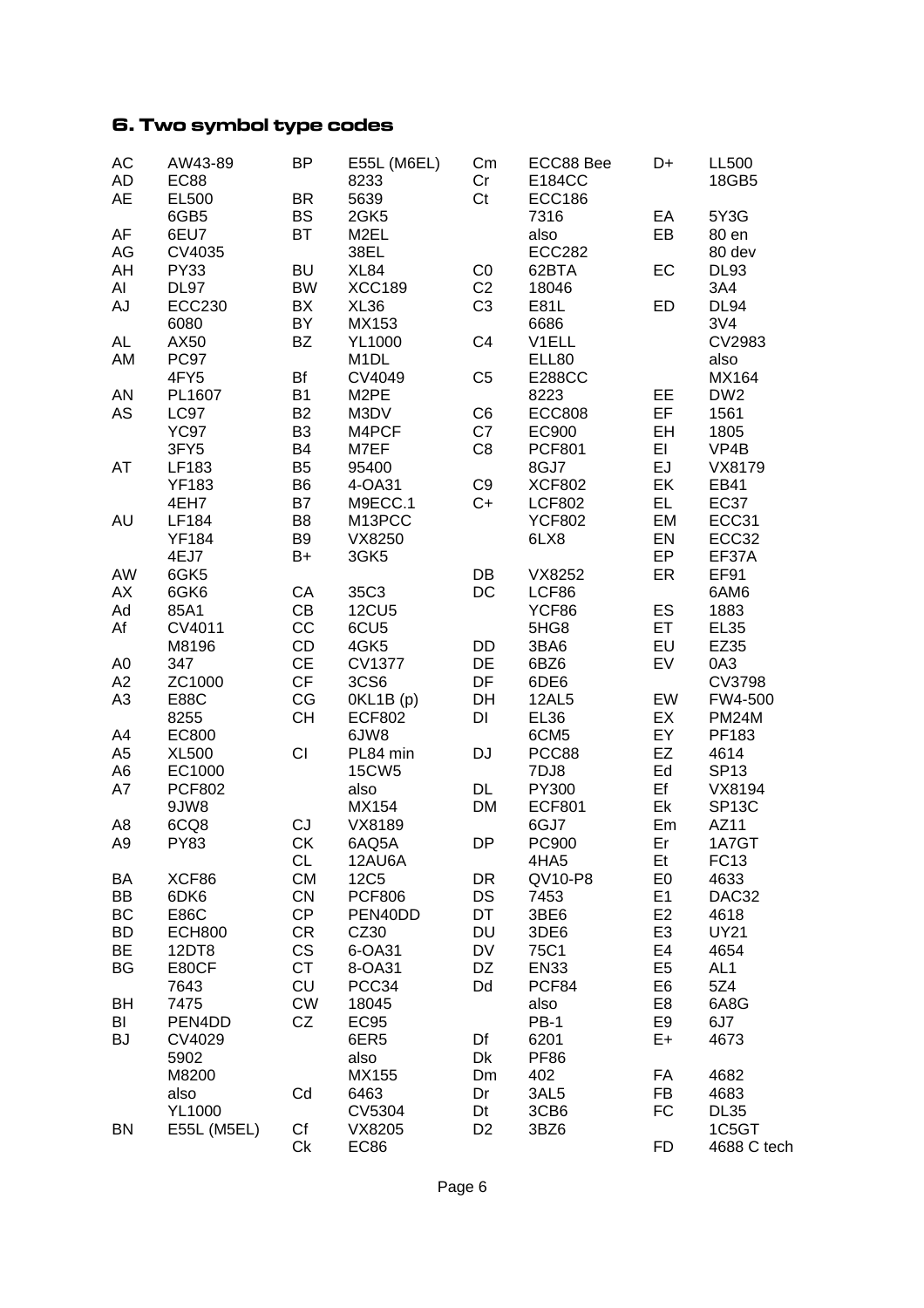| FE             | 4689P C tech    | GP             | CV140+             | Hf             | E83CC            | Im                         | <b>PF83</b>      |
|----------------|-----------------|----------------|--------------------|----------------|------------------|----------------------------|------------------|
| <b>FF</b>      | 6A8             | <b>GR</b>      | CV417+             |                | 6681             |                            | also             |
| FG             | VX8114          | GS             | CV465+             | Hk             | EF92             |                            | MX132            |
| <b>FH</b>      | 6K7             | GT             | CV466+             |                | 6CQ6             |                            |                  |
| FI.            | 60EH5           | GU             | CV467+             | Hm             | <b>EL38</b>      | $\ensuremath{\mathsf{Ir}}$ | EC158            |
| FJ             | HCH80           | GV             | 4641               | Hr             | <b>DF21</b>      | It                         | PY180            |
| <b>FK</b>      | 4699.5 etc      | <b>GW</b>      | CV468+             | Ht             | <b>DF22</b>      | 10                         | ORP11            |
| FL.            | 6J8G            | GX             | CV469+             | H <sub>0</sub> | 5ECC dev         | $\vert$ 1                  | 6211             |
| <b>FM</b>      | 6F6G            | GY             | CV858+             | H <sub>2</sub> | <b>DF70</b>      | 2                          | ORP10            |
| <b>FN</b>      |                 | GZ             | CV2129+            | H <sub>3</sub> | CF <sub>50</sub> | 13                         | <b>PC92</b>      |
|                | 6F6             |                |                    |                |                  | 4                          |                  |
| <b>FP</b>      | 6V6G            | Gf             | ECC82              | H4             | <b>DK21</b>      |                            | EF183            |
| <b>FR</b>      | 6V6GT           |                | <b>12AU7</b>       | H <sub>5</sub> | <b>EL44</b>      |                            | 6EH7             |
| <b>FS</b>      | <b>12SK7</b>    | Gk             | UCH <sub>5</sub>   | H <sub>6</sub> | <b>DK40</b>      | 15                         | EY180            |
| <b>FT</b>      | 12SQ7           | Gm             | VX8140             | H7             | <b>DL21</b>      | 16                         | ECC83            |
| <b>FU</b>      | 18040           | Gr             | <b>EC52</b>        | H <sub>8</sub> | Z701U            |                            | <b>12AX7</b>     |
| <b>FV</b>      | <b>PL3C23</b>   | G <sub>0</sub> | EBL31              | H <sub>9</sub> | <b>DL40</b>      | 17                         | XCF80            |
| <b>FW</b>      | 25Z5            | G <sub>1</sub> | PCF82              | H+             | <b>DL41</b>      | 18                         | XCH81            |
| <b>FX</b>      | 25Z6            | G <sub>2</sub> | <b>EC57</b>        |                |                  | 19                         | <b>XF80</b>      |
| <b>FY</b>      | AB2 (V base)    | G <sub>3</sub> | EBF89              | IA             | ORP20PW          | $ + $                      | 7025             |
| <b>FZ</b>      | ABC1 dev        |                | 6DC8               | IB             | ORP20            |                            |                  |
| Fd             | ABL1 dev        | G4             | <b>EA52</b>        | IC             | ECF83            | JA                         | HCC85            |
| Ff             | 7AU7            | G <sub>5</sub> | <b>EA52</b>        | ID             | E182CC           | JB                         | EF184            |
| Fk             | <b>EA70</b>     |                | 6923               |                | 7119             |                            | 6EJ6             |
| Fm             | AD1             |                | 1EA                | IE             | 4152-02          | <b>JC</b>                  | ORP31            |
| Fr             | AF <sub>2</sub> | G <sub>6</sub> | <b>EN93</b>        | IF             | <b>PC93</b>      | JD                         | <b>PL500</b>     |
| <b>Ft</b>      | AF <sub>3</sub> |                | 6D4                |                | also             |                            | 27GB5            |
| F <sub>0</sub> | AF7             | G+             | V <sub>2</sub> ECC |                | 5876             | JE                         | <b>PC88</b>      |
| F1             | 43              |                |                    | IG             | 6205             |                            | 4DL4             |
| F <sub>2</sub> | AK2 dev         | HA             | DF33               |                | CV2432           | JF                         | CBL6             |
| F <sub>3</sub> |                 | HB             | AZ12               |                |                  |                            |                  |
|                | 35L6GT          |                |                    | ΙH             | 185BT            | JG                         | <b>EA50</b>      |
| F <sub>4</sub> | AL <sub>2</sub> | HC             | AZ31               | $\rm H$        | EL360            |                            | 2B35             |
| F <sub>5</sub> | AL4             | HD             | AZ41               | IJ             | VX8240           | JH                         | ECF1             |
| F <sub>6</sub> | <b>DF91</b>     |                | 95104              |                | was used for     | JP                         | <b>EL30</b>      |
|                | 1T4             | HE             | 41                 |                | Hamburg          | JU                         | LCF80            |
| F7             | 50L6GT          | <b>HF</b>      | <b>DK33</b>        |                | PM84 till        |                            | YCF80            |
| F <sub>8</sub> | AZ1             | HG             | VX8141             |                | 3.8.58           |                            | 6LN8             |
| F9             | 78              | HH             | CBL1 dev           | IK             | PZ36             | JZ                         | TH <sub>2</sub>  |
| $F +$          | AZ4             | HI             | <b>XC95</b>        | IL             | 6286             | Jd                         | UCC83            |
|                |                 | HJ             | EF97               | IM             | <b>27SU</b>      | Jf                         | <b>ECF806</b>    |
| GA             | ECC88           |                | 6ES6               | ${\sf IN}$     | ORP90            | J0                         | MX150            |
| GB             | <b>UM84</b>     | НK             | CBL31              | IP             | <b>PCC189</b>    | J7                         | 4069             |
| GC             | VX8167          | HL             | ECH41              | IR             | TY86F            |                            | ME1404           |
| GD             | QV9-P10         | HM             | UM <sub>5</sub>    | IS             | GZ37             | J8                         | 3DT6             |
| <b>GE</b>      | EH90            | HN             | <b>UL43</b>        |                | <b>CV378</b>     | J9                         | V3ECH            |
|                | 6CS6            | HP             | UCH41              | IT             | 6BJ6             | J+                         | LCL84            |
| GF             | $CV131+$        | HR.            | CL <sub>4</sub>    | IU             | VX8227           |                            | YCL84            |
| GG             | VX8116          | HS             | GZ40 old           | IV             | E180CC           |                            | 10DX8            |
| GH             | CV133+          | HT             | CL <sub>33</sub>   |                | 7062             |                            | also             |
| GI             | <b>PC95</b>     | HU             | CY <sub>1</sub>    | IW             | E181CC           |                            | MX108/01         |
|                | 4ER5            | HV             | CBC1 dev           | IX             | <b>ECC189</b>    |                            |                  |
| GJ             | EL81F           | HW             | CY2 dev            | IY             | <b>PM84</b>      | KA                         | <b>DL71</b>      |
|                |                 |                |                    |                |                  |                            |                  |
| GK             | CV136+          |                | also               | ΙZ             | EF6N             | KB                         | DLL21            |
|                | tight cathode   |                | EL521              |                | also             |                            | also             |
| GL             | CV136+          | HX             | CY31               |                | ORP30            |                            | DLL31            |
|                | loose cathode   | HY             | 60FX5              | ld             | 95398            | KC                         | <b>DF35</b>      |
| <b>GM</b>      | <b>EM81</b>     | HZ             | $CK1$ (M)          | lf             | EC156            | KD                         | E <sub>1</sub> C |
|                | 6DA5            | Hd             | ECL80              | lk             | EC157            | KE                         | EL34 old         |
| GN             | CV138+          |                | 6AB8               |                |                  | KE <sub>2</sub>            | EL34 new         |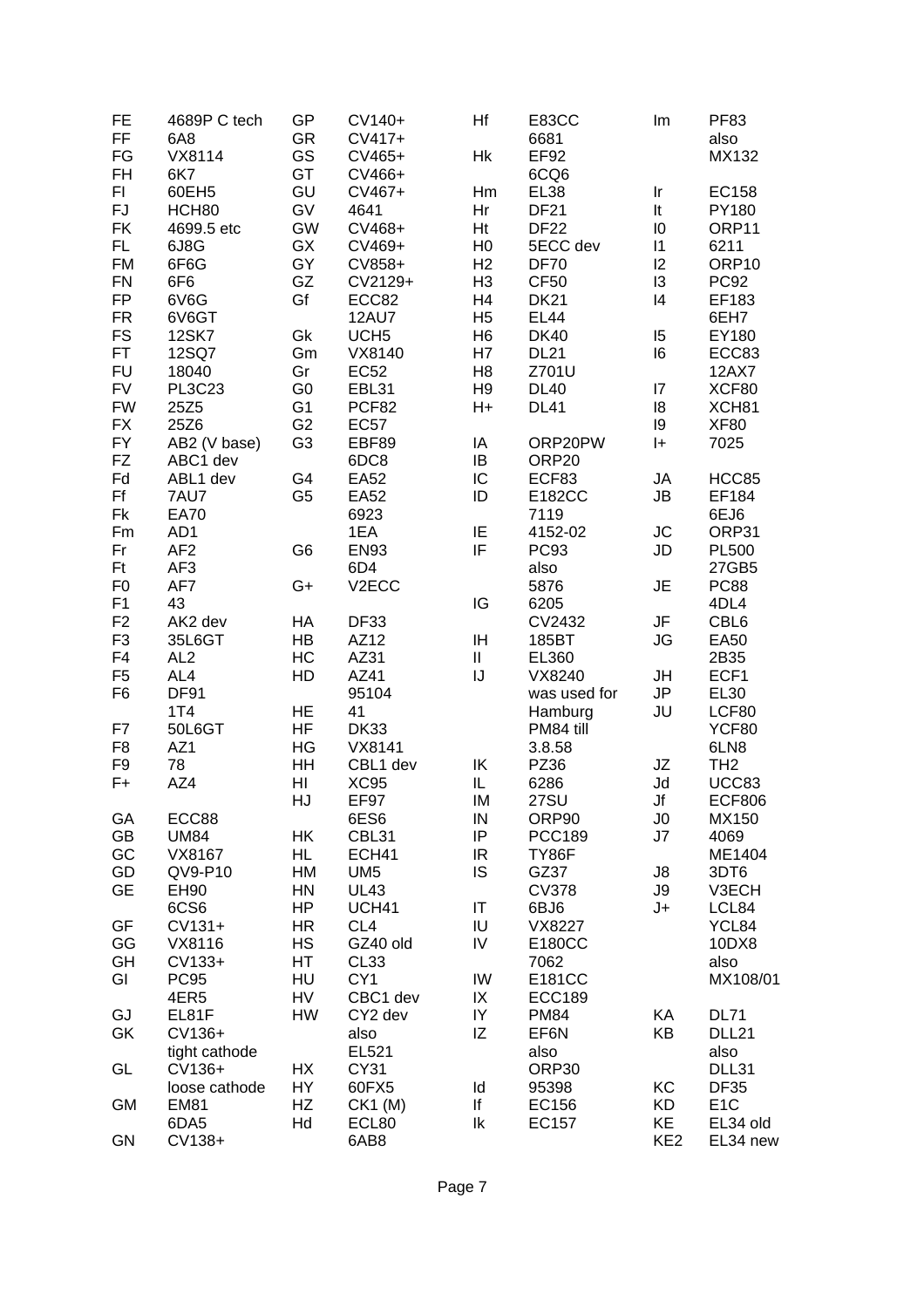| KF             | <b>DC89</b>       | <b>LP</b>      | <b>DA90</b>       | <b>MV</b>      | TDD13             | <b>NX</b>      | <b>UCH100</b>     |
|----------------|-------------------|----------------|-------------------|----------------|-------------------|----------------|-------------------|
| KH             | E424N             |                | 1A3               | <b>MW</b>      | EL <sub>6</sub>   | <b>NY</b>      | UCL11             |
|                | A4110             | <b>LR</b>      | ECH35 Mull        | МX             | <b>EL11</b>       | <b>NZ</b>      | UF9               |
| KI             | M8144             | <b>LS</b>      | ECH41             | MY             | <b>EL12</b>       | Nd             | UF9               |
|                | CV4033            | <b>LT</b>      | ECH80             | MZ             | <b>EL20</b>       |                | <b>UF11?</b>      |
| KJ             | EF98              |                | 6AN7              | Md             | <b>EL81</b>       | <b>Nk</b>      | PY80 min          |
|                | 6ET6              | LU             | ECL11             |                | 6CJ6              | Nm             | <b>UF41</b>       |
| KK             | DAC21             | LV             | TDD4              | Mf             | PCF82             |                | <b>12AC5</b>      |
| KL             | E443H             | LW             | <b>DC79</b>       |                | also              | Nr             | <b>UF100</b>      |
| KM             | E447              | <b>LX</b>      | EF93              |                | MX145             | Nt             | UY <sub>2</sub>   |
| KN             | <b>EC81</b>       |                | 6BA6              | Mk             | <b>PL38</b>       | N <sub>0</sub> | <b>UL100</b>      |
| <b>KP</b>      | EA40              | LY             | EE1               | Mm             | GZ30 new          | N <sub>1</sub> | UM4               |
| KS             | <b>EA51</b>       |                | EEP1              |                | GZ40?             | N2             | UY1N              |
| KT             | EAF41             | <b>LZ</b>      | EF <sub>6</sub>   | Mr             | KB <sub>2</sub>   | N3             | <b>UF21</b>       |
|                |                   |                |                   |                |                   |                |                   |
| KU             | EB34              | Ld             | <b>EW60</b>       | Mt             | KBC1              | N <sub>4</sub> | EL41 en           |
| KV             | CBC1 (M)          | Lf             | ECL83             | M <sub>0</sub> | <b>EL32</b>       | N <sub>5</sub> | <b>UY41</b>       |
|                |                   | Lk             | EZ <sub>2</sub>   | M <sub>1</sub> | <b>EL33</b>       | N <sub>6</sub> | <b>UY100</b>      |
| <b>KW</b>      | EB40              | Lm             | EL91              | M <sub>2</sub> | EBC80             | <b>N7</b>      | <b>UY42</b>       |
| KX             | EY51              |                | 6AM5              |                | 6BD7              | N <sub>8</sub> | VCL11             |
|                | 6X2               | Lr             | EZ4               | M <sub>3</sub> | <b>EL39</b>       | N <sub>9</sub> | CF <sub>2</sub>   |
| KY             | EBC <sub>3</sub>  | Lt             | <b>EF80</b>       | M4             | <b>EL41</b>       | $N+$           | VY <sub>2</sub>   |
| KZ             | EBC33             |                | 6BX6              |                | 6CK5              |                |                   |
| Kd             | EM <sub>1</sub>   | L <sub>0</sub> | EF <sub>8</sub>   | M <sub>5</sub> | <b>EL42</b>       | PA             | <b>DL92</b>       |
| Kf             | PL83 Bee          | L1             | EF9               |                | 95105             |                | 3S4               |
| Kk             | EM4               | L2             | E <sub>1</sub> F  | M <sub>6</sub> | <b>EL42</b>       | PB             | <b>DL72</b>       |
| Km             | <b>EM34</b>       | L <sub>3</sub> | <b>DF65</b>       | M7             | EL8               |                | also              |
|                | 6CD7              | L4             | <b>EF11</b>       | M <sub>8</sub> | <b>EL51</b>       |                | MX165             |
| Kt             | EQ80              | L <sub>5</sub> | EF12              | M <sub>9</sub> | <b>EL60</b>       | PC             | ECH <sub>42</sub> |
|                | 6BE7              | L6             | <b>EF22</b>       | M+             | EL80 en           |                | 6CU7              |
| K <sub>0</sub> | EBF <sub>2</sub>  | L7             | <b>EF36</b>       |                |                   | PD             | <b>EL61</b>       |
| K <sub>1</sub> | <b>PCC809</b>     | $\mathsf{L}8$  | EF39              | <b>NA</b>      | PL83 en           | PE             | <b>PY80</b>       |
| K <sub>2</sub> | EZ41              | L9             | <b>EF40</b>       | <b>NB</b>      | KF <sub>3</sub>   |                | 19X3              |
| K <sub>3</sub> | EBF11             |                | also              | <b>NC</b>      | KK <sub>2</sub>   | PF             | <b>UF10</b>       |
| K4             | EBF32             |                | CV2031            | <b>ND</b>      | KL4               | PG             | 6007              |
| K <sub>5</sub> | EBF35             | L+             | EF41              | <b>NE</b>      | AZ50              | PH             | Aa                |
| K <sub>6</sub> | EBL1              |                | 6CJ5              | <b>NF</b>      | UAF41             | PK             | Ba                |
| K7             | EBL21             |                |                   | <b>NG</b>      | 5651              | <b>PL</b>      | Bas               |
| K <sub>8</sub> | EBFS40            | MA             | <b>EF42</b>       | <b>NH</b>      | UAF42             | PM             | Ca                |
| K <sub>9</sub> | <b>EC40</b>       | <b>MB</b>      | <b>EF50</b>       |                | <b>12S7</b>       | PN             | Cas               |
| K+             | <b>EC41</b>       | МC             | EF51              | <b>NJ</b>      | ECH83             | PP             | Da                |
|                |                   | <b>MD</b>      | EF100             |                | 6DS8              | <b>PR</b>      | Ce                |
| LA             | <b>DK32</b>       | ME             | DL65              |                | also              | PS             | Ed                |
|                | 1A7GT             | <b>MF</b>      | EFM1              |                | MX156             | PT             | E <sub>2c</sub>   |
| LB             | <b>EC81</b>       | MG             | VX8207            | NK             | <b>UL41</b>       | PU             | E <sub>2d</sub>   |
|                | 6R4               | MH             | EFM11             |                | 45A5              | PV             | EY88              |
| LC             | ECC40             | MI             | <b>EL86</b>       | <b>NL</b>      | <b>UBF11</b>      |                | 6AL3              |
| LD             | <b>UY11</b>       |                | 6CW <sub>5</sub>  | <b>NM</b>      | UBL <sub>1</sub>  | PW             | C <sub>3</sub> b  |
| LE             | ECH <sub>3</sub>  | MJ             | EBF83             | <b>NN</b>      | UCH41             | <b>PX</b>      | C <sub>3e</sub>   |
| LF             | ECH4              |                | 6DR5              | <b>NP</b>      | <b>UBL21</b>      | PY             | 5Y3GT             |
| LG             | VX8206            | MK             | <b>DL21S</b>      | <b>NR</b>      | UCH4              | PZ             | E452T             |
| LH             | 4671              | ML             | EFP <sub>20</sub> |                | also              | Pd             | EL6/400V          |
| П              | <b>UBF89</b>      | MM             | EFP60             |                | D <sub>3</sub> a  | Pk             | EL12/325V         |
|                | 19FL8             | MN             | EK <sub>2</sub>   | <b>NS</b>      | UCH11             | Pm             | EL12/375V         |
| LK             | EFF <sub>51</sub> | <b>MP</b>      | <b>EK32</b>       | <b>NT</b>      | UCH <sub>21</sub> | Pr             | EM4/100V          |
| LL.            | ECH <sub>11</sub> | <b>MR</b>      | EL <sub>2</sub>   | <b>NU</b>      | UCH42             | Pt             | UM4/165V          |
| LM             | ECH <sub>21</sub> | <b>MS</b>      | EL3N              |                | 14K7              | P <sub>0</sub> | <b>UM4/200V</b>   |
| LN             | ECH <sub>33</sub> | MT             | EBF80 en          | NV             | TDD13C            | P <sub>1</sub> | <b>UL44</b>       |
|                |                   | MU             | <b>UB41</b>       | <b>NW</b>      | <b>UAF100</b>     | P <sub>2</sub> | <b>EL43</b>       |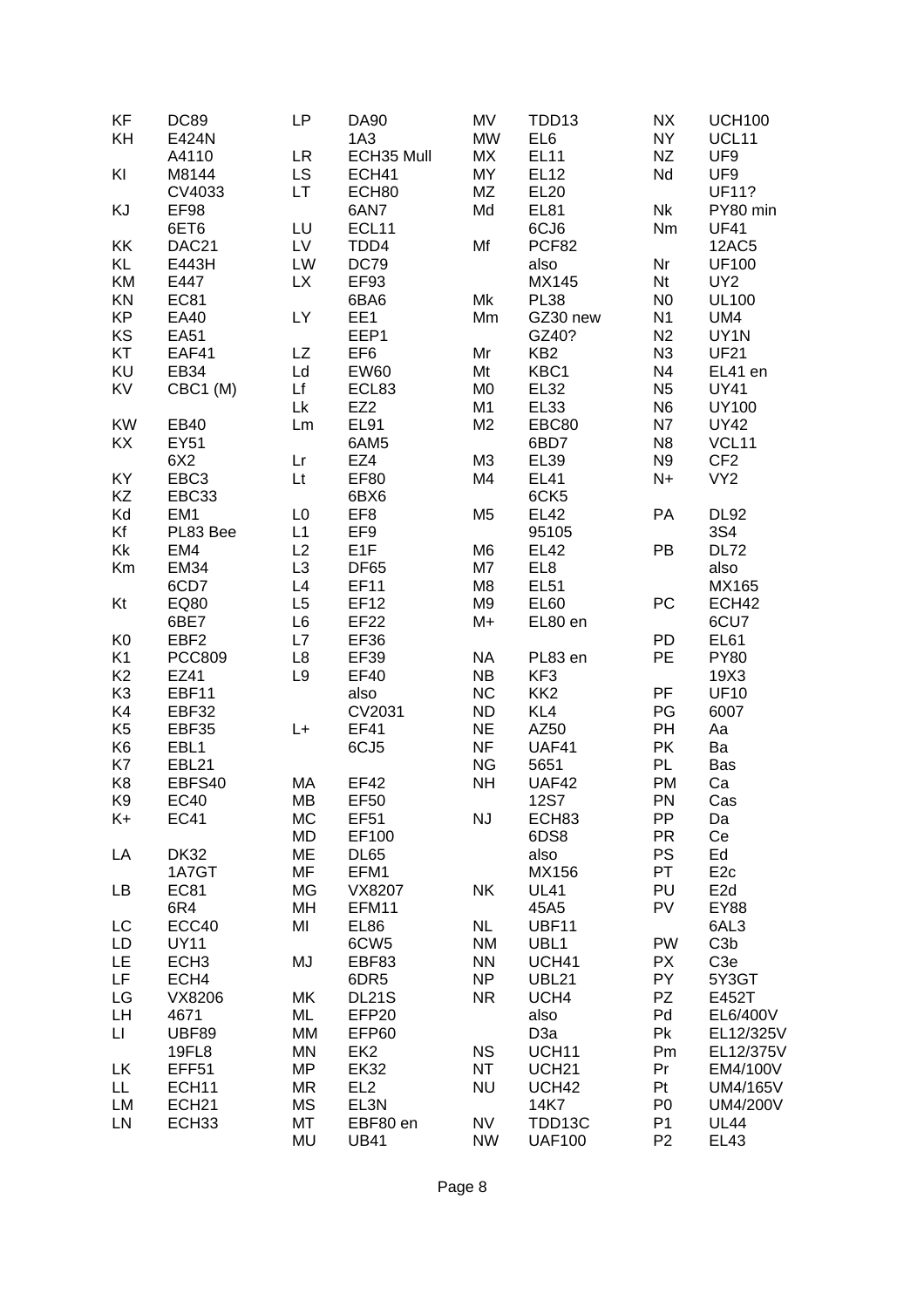| P <sub>3</sub> | EBC41<br>6CV7     | R4<br>R <sub>5</sub> | <b>EC53</b><br><b>DL70</b> | <b>TA</b><br>TB | UY3<br>1832      | UM             | 6BQ6GBT<br>6CU6 |
|----------------|-------------------|----------------------|----------------------------|-----------------|------------------|----------------|-----------------|
|                |                   | R <sub>6</sub>       | EL37                       | <b>TC</b>       | UBC41 Bee        | UN             | LC900           |
|                |                   |                      |                            |                 |                  |                |                 |
| P <sub>4</sub> | 4689K             | R7                   | GZ32                       | TD              | UF <sub>5</sub>  |                | 3HA5            |
| P <sub>5</sub> | <b>EL43</b>       |                      | 5AQ4                       | <b>TE</b>       | DF96             | UP             | <b>EF81</b>     |
| P <sub>6</sub> | UL44 en           | R <sub>8</sub>       | <b>EL44</b>                |                 | 1AJ4             | <b>UR</b>      | ECH4G           |
| P7             | 4654K             | R <sub>9</sub>       | E446 (O)                   | <b>TG</b>       | <b>XCF801</b>    | US             | DL67/65         |
| P <sub>8</sub> | UBL3              | $R+$                 | <b>CV273</b>               | <b>TH</b>       | DAF96            | UT             | <b>UQ80</b>     |
| P <sub>9</sub> | UCH <sub>5</sub>  |                      |                            |                 | 1AH <sub>5</sub> | UU             | EAF42 Bee       |
| $P+$           | ABC1              | SA                   | EC80 en                    |                 | also             | UV             | AZ32            |
|                |                   | <b>SB</b>            | EZ80                       |                 | MX142            | <b>UW</b>      | 12SK7GT         |
| <b>RA</b>      | AF <sub>2</sub>   | SC                   | UL <sub>2</sub>            | TJ              | <b>LCF801</b>    | UX             | <b>DK96</b>     |
| <b>RB</b>      | AL <sub>5</sub>   | SD                   | DAF40                      |                 | 5GJ7             |                | 1AB6            |
| <b>RC</b>      | EL <sub>5</sub>   | <b>SE</b>            | <b>EL45</b>                | TK              | UCH42 Bee        | UZ             | E447 (E)        |
| <b>RD</b>      | VCL11             | <b>SF</b>            | AZ41 Bee                   | TM              | UY42 Bee         | Ud             | 12SQ7GT         |
| <b>RE</b>      | VY <sub>2</sub>   | SG                   | 5V4G                       | <b>TP</b>       | UAF42 Bee        | Uf             | QQE03/12Bee     |
|                |                   |                      |                            |                 |                  |                |                 |
| <b>RF</b>      | X13               | <b>SH</b>            | ECH42 Bee                  | <b>TR</b>       | UCH81            | Uk             | 12SA7GT         |
|                | also              | SI                   | <b>EL95</b>                |                 | 19D8             | Um             | E90CC           |
|                | MX151             |                      | 6DL5                       | <b>TS</b>       | ECH34            |                | 5920            |
| <b>RG</b>      | M <sub>1EL</sub>  | SJ                   | CV4109                     | <b>TT</b>       | AY1              |                | CV5214          |
|                | <b>EL131</b>      | <b>SK</b>            | DAF41                      | TU              | <b>EL50</b>      | Ur             | <b>LC95</b>     |
| <b>RH</b>      | <b>UF42</b>       |                      | with add F                 | TV              | AZ <sub>2</sub>  |                | <b>YC95</b>     |
| <b>RI</b>      | E130L             |                      | DAF40                      | <b>TY</b>       | Z805U            |                | 3ER5            |
|                | 7534              | <b>SL</b>            | EL41 Bee                   | TZ              | UF41 Bee         | Ut             | QQE02/5 Bee     |
| <b>RK</b>      | UBC41             | <b>SM</b>            | UY4                        | Td              | EY80 min         | U <sub>0</sub> | <b>DY30</b>     |
|                | 14L7              | SN                   | EBC41 Bee                  | <b>Tf</b>       | <b>XF85</b>      |                | 1B3GT           |
| <b>RL</b>      | C443              | <b>SP</b>            | <b>DC80</b>                | Tk              | ECC81            | U1             | XC900           |
| <b>RM</b>      | DAF91             |                      | 6DC                        | Tm              | <b>XL86</b>      | U2             | AC <sub>2</sub> |
|                | <b>1S5</b>        | <b>SR</b>            | EZ40 old                   | Tr              | TD03-10B         | U <sub>3</sub> | EL520           |
| <b>RN</b>      | <b>DF92</b>       | SS                   | 4060                       | <b>Tt</b>       | <b>EL82</b>      | U4             | DF67/5          |
|                |                   | <b>ST</b>            |                            |                 |                  |                |                 |
|                | 1L4               |                      | EF41 Bee                   |                 | 6DY5             | U <sub>5</sub> | E446 (E)        |
| <b>RP</b>      | <b>DK91</b>       | SU                   | UBF80 en                   | T <sub>0</sub>  | 3AT6             | U <sub>6</sub> | 6SA7GT          |
|                | 1R <sub>5</sub>   | <b>SV</b>            | 18300                      | T1              | <b>PL82</b>      | U7             | 6SK7GT          |
| <b>RR</b>      | EAF42             | SW                   | 18042 en                   |                 | 16A5             | U8             | 6SQ7GT          |
|                | 6CT7              | SX                   | <b>PL81</b>                | T <sub>2</sub>  | KK32 Mull        | U9             | 35Z5GT          |
| <b>RS</b>      | EAF80             |                      | 21A6                       | T <sub>3</sub>  | <b>DF74</b>      | U+             | UY41 Bee        |
| <b>RT</b>      | <b>EL21</b>       | SY                   | EL <sub>34</sub>           | T <sub>4</sub>  | EL83 en          |                |                 |
| <b>RU</b>      | ECC35             |                      | 6CA7                       | T <sub>5</sub>  | MX161            | VA             | 18042           |
| <b>RV</b>      | <b>EF55</b>       | <b>SZ</b>            | <b>EF80</b>                | T7              | DF67             |                | 6086            |
| <b>RW</b>      | ECC91             | Sd                   | UCC40                      | T <sub>8</sub>  | DL67             | VB             | E80CC           |
|                | 6J6               | Sf                   | Z502S                      | T9              | E83F en          |                | 6085            |
| RX             | CCH <sub>35</sub> | Sk                   | UF <sub>6</sub>            | $T+$            | UCH81 min        | VC             | E80F            |
| <b>RY</b>      | <b>EC91</b>       | Sm                   | <b>EC55</b>                |                 |                  |                | 6084            |
|                | 6AQ4              |                      | TD03-10                    | UA              | UL41 Bee         | VD             | E80L            |
| <b>RZ</b>      | <b>EF54</b>       | Sr                   | DCC90                      | UB              | L413S            |                | 6227            |
| Rd             | <b>EF55</b>       |                      | 3A5                        | UD              | A4110            | VE             | E83F            |
| Rf             |                   |                      | <b>EL81</b>                | UE              | <b>DL96</b>      |                | 6689            |
|                | <b>VX8196C</b>    | S <sub>0</sub>       |                            |                 |                  |                |                 |
|                | 6AS6W             | S <sub>1</sub>       | CF7                        |                 | 3C4              | VF             | ECC81           |
| Rk             | <b>EL22</b>       | S <sub>2</sub>       | <b>EAF801</b>              | UF              | DL67/5           | VG             | <b>E81CC</b>    |
| Rm             | EZ22              | S <sub>3</sub>       | L416D                      | UG              | 6J5G             |                | 6201            |
| Rr             | FW4-800           | S4                   | 506                        | UH              | <b>EF43</b>      | VH             | EC92 new        |
| R <sub>0</sub> | CY32              | S <sub>5</sub>       | EY50                       | UI              | 5718             | VI             | UC92 new        |
| R <sub>1</sub> | DL33              | S <sub>6</sub>       | 4684                       |                 | CV3930           | VJ             | ECC89           |
|                | 3Q5GT             | S7                   | 4688                       |                 | also             |                | 6FC7            |
| R <sub>2</sub> | EAC91             | S <sub>8</sub>       | CF <sub>3</sub>            |                 | EL802            | VK             | 5842            |
|                | M8097             | S9                   | Cf                         | UJ              | 37EL             |                | 417A            |
|                | CV4059            | S+                   | Bh                         | UK              | <b>UF43</b>      | VL             | E94CC           |
| R <sub>3</sub> | EB91              |                      |                            | UL              | 3AV6             | VM             | ORP92           |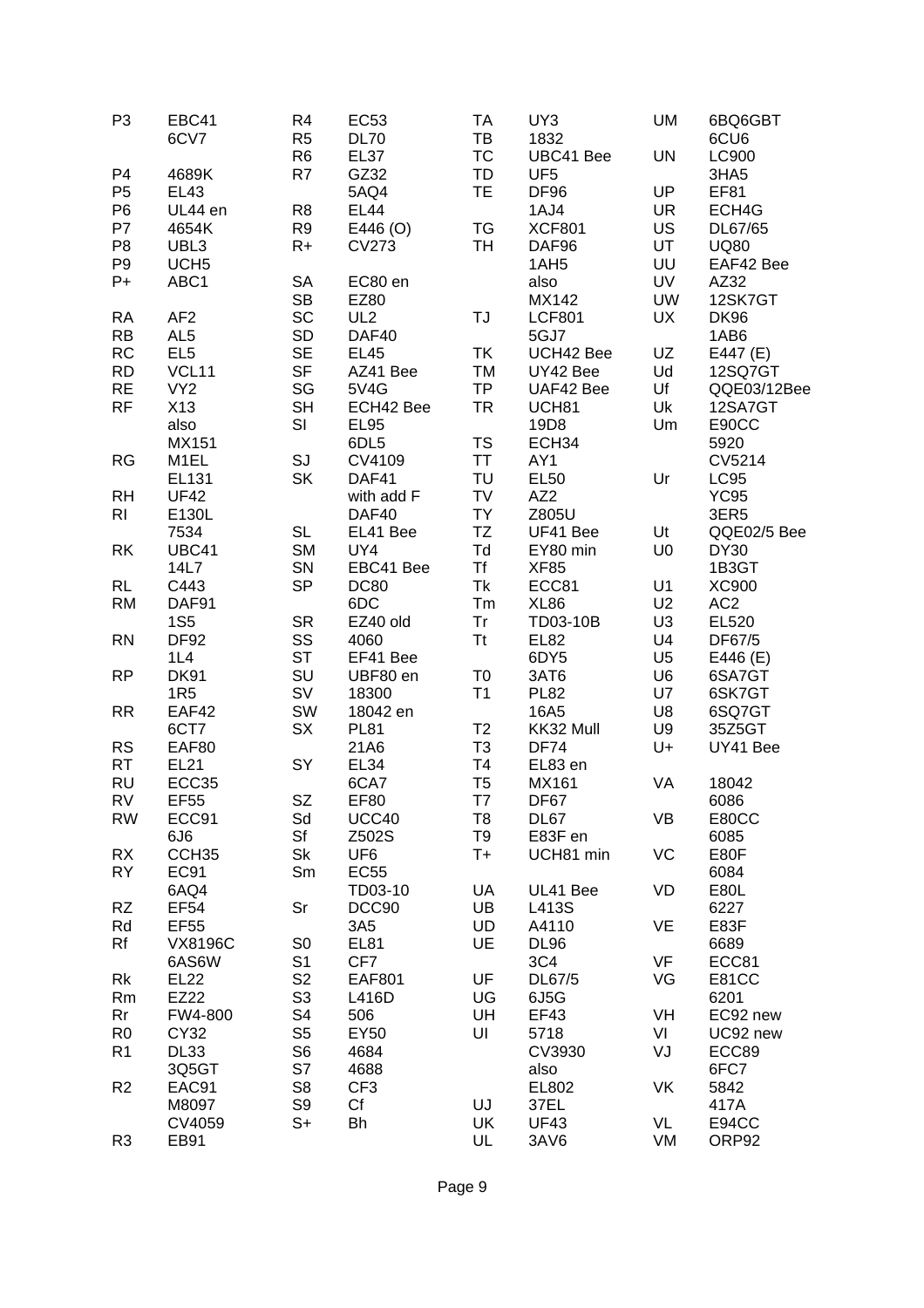| VN        | <b>PC96</b>      | Wr             | EBF81 min      | YD             | ECH81           | <b>ZE</b>      | E80T              |
|-----------|------------------|----------------|----------------|----------------|-----------------|----------------|-------------------|
| <b>VP</b> | 95124            | Wt             | <b>DK92</b>    |                | 6AJ8            |                | 6218              |
| <b>VR</b> | <b>E188CC</b>    |                | 1AC6           | YE             | <b>EC56</b>     | ZF             | PL81B             |
|           | 7308             | W <sub>0</sub> | EBF81          | YF             | EF80 en         | ZG             | <b>HL90</b>       |
| VS        | <b>EM84</b>      | W <sub>1</sub> | PCL86          | YG             | <b>ECF200</b>   |                | 12AQ5             |
|           | 6GF6             |                | 14GW8          |                | 6X9             | ZH             | ECL85             |
| VT        | XCC82            | W <sub>2</sub> | XR1-1600A      | YH             | ECL80 en        |                | 6GV8              |
|           | 7AU7             | W <sub>5</sub> | E182F          | YI             | <b>DF60</b>     | ZI             | EF71 rel          |
| VU        | PCF86            | W <sub>6</sub> | <b>ECC2000</b> |                | 5678            | ZJ             | CV3986            |
| VV        | PL136            | W7             | <b>VX8195C</b> | YJ             | <b>CV1868</b>   |                | 6021              |
|           | 35FV5            | W8             | 18046 Bee      | YK             | ECC81           | ZK             | 6AD6              |
| VW        | EL183            | W9             | <b>PFL200</b>  | YL             | PL81 en         | ZL             | 6BL6              |
| VX        | PCL85            |                |                | YM             | PL82 en         | ZM             | 6J8               |
|           | 18GV8            | XA             | 401            | <b>YN</b>      | PY80 en         | ZN             | 12BL6             |
|           | Valvo PCL805     | ΧB             | <b>XY88</b>    | YP             | <b>PY82</b>     | <b>ZP</b>      | 12J8              |
| VY        | <b>UY89</b>      |                | 16AQ3          | <b>YR</b>      | <b>ECH200</b>   | <b>ZS</b>      | 5854              |
| VZ        | 6AN7A            | XC             | CV468 Ultra    |                | 6V9             | <b>ZX</b>      | <b>LFL200</b>     |
| Vt        | MX149            | <b>XD</b>      | CV4086         | YS             | E186F           |                | 11Y9              |
|           |                  | XE             | M6EF           |                | 7737            | ZV             | <b>VX8222C</b>    |
| WA        | <b>PM22A</b>     | <b>XF</b>      | 12DJ8          | YT             | XCL84           | ZY             | <b>LY88</b>       |
| <b>WB</b> | 6BD7 min         | XG             | GZ41           | YU             | 18500           |                | 20AQ3             |
| WC        | 6BH5 min         | XH             | <b>PCH200</b>  | YV             | <b>DY87</b>     | ZZ             | 4068              |
| <b>WD</b> | 6M5 min          |                | 9V9            | YW             | 18501           | Zd             | 5719              |
|           | also             | XI             | 5899           | YX             | 18502           | Zf             | EF40 Bee          |
|           | EF800            |                | <b>CV477</b>   |                | also            | Zk             | 5749              |
| WE        | PY32 bant        | ΧJ             | 5644           |                | MX130           |                | 6BA6W             |
| WF        | ORP50            | XK             | <b>PCF200</b>  | YY             | EZ90            | Zm             | 6005              |
| WG        | M3EFP            |                | 8X9            |                | 6X4             |                | 6AQ5W             |
| WH        | 9U8              | XL             | <b>PCF201</b>  | YΖ             | EBC90           | Zr             | 6080WA            |
|           | also             |                | <b>8U9</b>     |                | 6AT6            | Zt             | <b>ECF201</b>     |
|           | <b>EL803S</b>    | XN             | 95106          | Yd             | <b>EK90</b>     |                | 6U <sub>9</sub>   |
| WI        | 5840             | <b>XR</b>      | <b>PY800A</b>  |                | 6BE6            | Z2             | <b>LCF200</b>     |
| WJ        | EF730            | XT             | E235L          | Ym             | DL22N           |                | 5X9               |
|           | 5636             | XV             | DW4-350        | Yr             | E81L Bee        | Z <sub>3</sub> | <b>LCF201</b>     |
| WK        | E80CC Bee        |                | DW4-500        | Yt             | <b>EC97</b>     |                | 5U9               |
|           | also             | XW             | E236L          |                | 6FY5            | Z4             | <b>XCF200</b>     |
|           | E <sub>1</sub> T | XX             | E282F          | Y <sub>0</sub> | <b>PY81</b>     | Z <sub>5</sub> | <b>XCF201</b>     |
| WL        | CV4084           | Xf             | EL34 bant      |                | 17Z3            | Z <sub>6</sub> | PY801             |
| <b>WM</b> | E80F Bee         | Xr             | E84L           | Y2             | <b>EC81</b>     | Z7             | ZP1080            |
| <b>WN</b> | 25L6GT           |                | 7320           | Y3             | <b>EF85</b>     | Z <sub>8</sub> | ZP1081            |
| <b>WP</b> | E80L Bee         | Xt             | <b>PL2D21</b>  |                | 6BY7            | Z9             | 4067              |
| <b>WR</b> | <b>UM34</b>      | X <sub>0</sub> | <b>XF184</b>   | Y4.0           | EABC80 min      | $Z+$           | 6111              |
| WS        | ECL86            | X1             | <b>XF183</b>   | Y4.1           | EABC80 en       |                |                   |
|           | 6GW8             | X2             | $ECC186$ (L)   | Y5             | VY <sub>1</sub> | dA             | 6112              |
|           | also             | X <sub>3</sub> | <b>DL620</b>   | Y6             | 6BU8            | dB             | 7895              |
|           | CV4011           |                | 5672           | Y7             | <b>EFL200</b>   | dC             | PL6574            |
| WU        | C3JA             | X4             | EL300          |                | 6Y <sub>9</sub> | dD             | <b>DY86</b>       |
| WV        | DW4-350          | X <sub>5</sub> | PL300          | Y8             | ECH81 en        |                | <b>1S2</b>        |
| <b>WW</b> | 18042 Bee        | X <sub>6</sub> | 6CY5           | Y9             | <b>EC80</b>     |                | <b>DY87</b>       |
| <b>WX</b> | EL <sub>3</sub>  | X7             | EL502          |                | 6Q4             |                | 1S <sub>2</sub> A |
| <b>WY</b> | 18045            | X9             | E9Z dev        | Y+             | <b>PL57</b>     | dE             | 6CG7              |
| WZ        | UM34/165V        | X+             | EL504          |                |                 | dF             | <b>LCH200</b>     |
| Wd        | EF94             |                | 6GB5A          | ΖA             | 6DT6            |                | 5V9               |
|           | 6AU6             |                |                | ZB             | <b>12FK6</b>    | dG             | 12X4              |
| Wf        | E83F Bee         | YC             | <b>DM70</b>    | <b>ZC</b>      | UL41 Bee        | dH             | LL86              |
| Wk        | <b>CV4098</b>    |                | 1M3            |                | Ag plated pins  |                | 10CW <sub>5</sub> |
| Wm        | <b>PY82</b>      |                | also           | ZD             | 12AD6           | dl             | 5949              |
|           | 19Y3             |                | <b>DM71</b>    |                |                 |                |                   |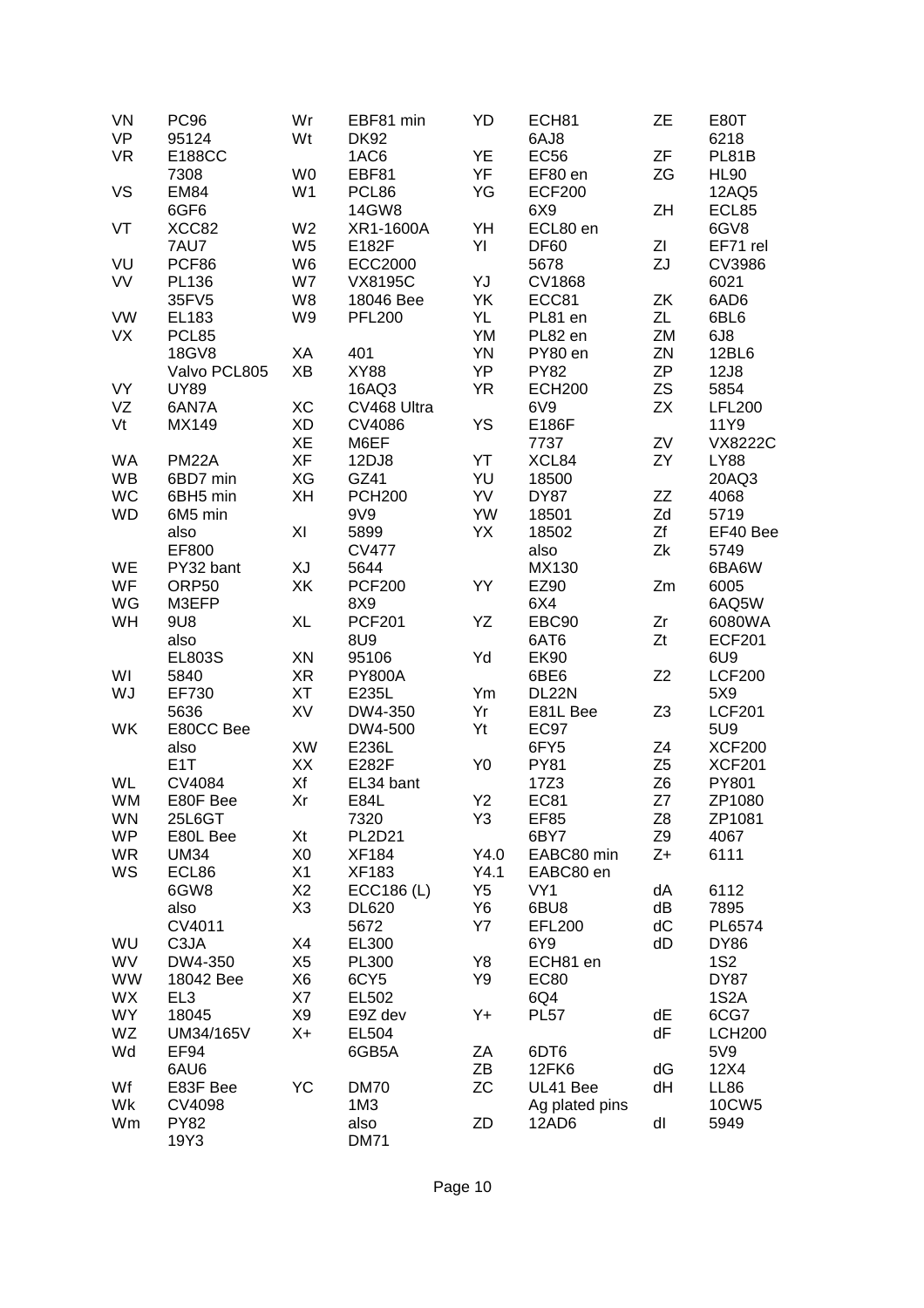| dJ                     | PCL84             | $\operatorname{\mathsf{fJ}}$ | N <sub>22LL</sub>  | k              | <b>EM87</b>       | mV             | CV1672           |
|------------------------|-------------------|------------------------------|--------------------|----------------|-------------------|----------------|------------------|
|                        | 15DQ8             |                              | <b>19KF6</b>       |                | 6HU6              | mW             | <b>PL83</b>      |
| dK                     | LL521             | $\sf f K$                    | ECL82 Bee          | kJ             | <b>MX147</b>      |                | 15A6             |
| dL                     | GY501             |                              | also               |                | also              |                | also             |
|                        | 3BH <sub>2</sub>  |                              | EF802              |                | 18504             |                | <b>CV359</b>     |
|                        | V <sub>2</sub> VY | $\sf{f}$                     | EL83 Bee           | kM             | EL84              | mX             | E82CC            |
| dM                     | <b>XL521</b>      |                              | also               |                | 6BQ5              | mY             | G5S6             |
| dN                     | LCL85             |                              | <b>ECC801S</b>     |                | EL84 Bee          | md             | <b>UF80</b>      |
|                        | 10GV8             | fM                           | PL84 Bee           | kN             | <b>DY51</b>       | mk             | <b>UF85</b>      |
| dP                     | <b>CV287</b>      | fN                           | UCL82 Bee          |                | 1BG <sub>2</sub>  | mm             | EF85 en          |
| dR                     | <b>YL1220</b>     | fP                           | <b>UF86</b>        | kP             | E3LL dev          | mr             | <b>E280F</b>     |
| dS                     | 6AU6WB            | fR                           | QQE02/5 Bee        | kR             | ECF86             | mt             | EZ40 Bee new     |
| dT                     | <b>EN91</b>       |                              | QQV02-6            |                | 6HG8              | m <sub>0</sub> | EZ80 Bee         |
| dU                     | PL435             | ${\sf f}{\sf S}$             | N <sub>22</sub> PL | kU             | HN309             | m1             | <b>PY80</b>      |
| dV                     | <b>LCC189</b>     | fT                           | N <sub>22</sub> XL | kV             | <b>EY87</b>       | m2             | EY80             |
|                        | 5ES8              | $\mathsf{f}\mathsf{U}$       | M6ECC              | kW             | <b>1S4</b>        |                | 6U3              |
|                        | also              | ${\sf f}{\sf V}$             | LSD <sub>2</sub>   | kZ             | 5R4GYS            | m3             | PY82 Bee         |
|                        | PL5822Du          | fW                           | Z303C              | kd             | ECH84             | m4             | EABC80           |
| dW                     | <b>PL522</b>      | fX                           | <b>E35CC</b>       |                | 6JX8              |                | 6AK8             |
| dX                     | EF5000            | $\mathsf{f}\mathsf{Y}$       | <b>EM84</b>        | kk             | EAM86             | m <sub>5</sub> | <b>E283CC</b>    |
| dY                     | CV4108            | fZ                           | <b>EC71</b>        |                | 6GX8              | m <sub>6</sub> | ECH81 Bee        |
| dZ                     | V6ECC             | fd                           | EF732              | km             | XCL86             | m <sub>7</sub> | UCH81 Bee        |
| dd                     | PD500             | $\mathsf{ff}$                | CV2281             | kr             | DF61N             | m8             | EC8010           |
|                        | 9ED4              | fk                           | EF731              | kt             | M4ECC             | m9             | ECC84            |
| df                     | PY500             | fm                           | 5609               | k0             | XF86              | $m+$           | <b>ECC809</b>    |
|                        | 42EC4             | fr                           | 5U8                |                | also              |                |                  |
| dk                     | <b>PL505</b>      | ft                           | 12BY7A             |                | N7ELL             | rA             | <b>EF804S</b>    |
|                        | 40GK6             | f <sub>0</sub>               | <b>LY81</b>        | k <sub>1</sub> | <b>TS65</b>       | rB             | 95107            |
| dm                     | V7PCL             |                              | 11R3               | k3             | D <sub>12</sub> L | rC             | <b>DC80</b>      |
| dr                     | CV2901            | f1                           | 5609V              | k4             | D <sub>20</sub> F | rD             | PABC80           |
| dt                     | LCL86             | f2                           | VX8234             | k <sub>5</sub> | XCL85             |                | 9AK8             |
| d <sub>0</sub>         | M8EC              | f3                           | GZ34 bant          | k <sub>6</sub> | ECC82             | rE             | UABC80           |
| d1                     | <b>EA53</b>       |                              | <b>CV1377</b>      | k7             | XC97              | rF             | <b>EF805S</b>    |
| d2                     | EL136             | f4                           | ECL84              | k8             | CV4517            | rG             | <b>K81A</b>      |
|                        | 6FV5              |                              | 6DX8               | k9             | <b>PY800</b>      | rH             | QQE03/12Bee      |
| d3                     | E810F             | f5                           | 6972               |                |                   |                | QQV03-10         |
|                        | 7788              | f6                           | M7EC               | mA             | PABC80 en         | rl             | ME1403           |
| d4                     | M13PL             |                              | <b>EC98</b>        | mC             | ECC83             | rJ             | UF89 Bee         |
| d <sub>5</sub>         | M6DY              | f7                           | EY500              | mD             | 6AM6S             | rN             | <b>DY86</b>      |
| d6                     | GY86              |                              | 6EC4               | mE             | CV302 not         |                | DY87             |
| d7                     | PY81 en           | f8                           | 24DF               |                | finished          | rS             | GZ33             |
| d8                     | UABC80 en         | f9                           | ECC83 low          | mF             | CV303 not         |                | <b>CV378</b>     |
| d9                     | UCH81 en          |                              | microphony         |                | finished          |                | GZ34 made in     |
|                        | also              |                              | also               | mG             | UCL83             |                | Eindhoven        |
|                        | EL803             |                              | CV4110             | mH             | <b>12AU7S</b>     | rT             | E180F            |
| d+                     | UF80 en           | $f +$                        | M10PL              | ml             | CV4039            |                | 6688             |
|                        | also              |                              |                    |                | M8096             | rU             | <b>HF93</b>      |
|                        | <b>YL1080</b>     | kA                           | <b>UF85</b>        | mJ             | EF89 Bee          |                | 12BA6            |
|                        | <b>YL1081</b>     |                              | also               |                | also              | rV             | E181CC Bee       |
|                        |                   |                              | CV4111             |                | <b>YL1130</b>     | rW             | EL85             |
| fА                     | LA4-250           | kB                           | EZ80 en new        | mK             | AB2 (O)           |                | 6BN <sub>5</sub> |
| fB                     | LB4-2             | kC                           | EZ80               | mN             | GZ34              | rX             | EL84 min         |
| $\mathsf{f}\mathsf{C}$ | MX124/01          |                              | 6V4                | mP             | UF85 min          | rY             | 4699N            |
| fD                     | MX133             | kD                           | EZ40               | mR             | UCH81 en          | rZ             | 6BK4             |
| fE                     | EL505             |                              | 6BT4               | mS             | EF80 Bee          | rd             | <b>EM85</b>      |
|                        | 6GK6              |                              | CV3891             | mT             | UABC80 en         | rk             | <b>XL505</b>     |
| fG                     | <b>TD1-100A</b>   | kE                           | GZ40               | mU             | <b>EL83</b>       | rm             | LL505            |
|                        |                   | kG                           | <b>UM81</b>        |                | 6CK6              | rr             | CV2031           |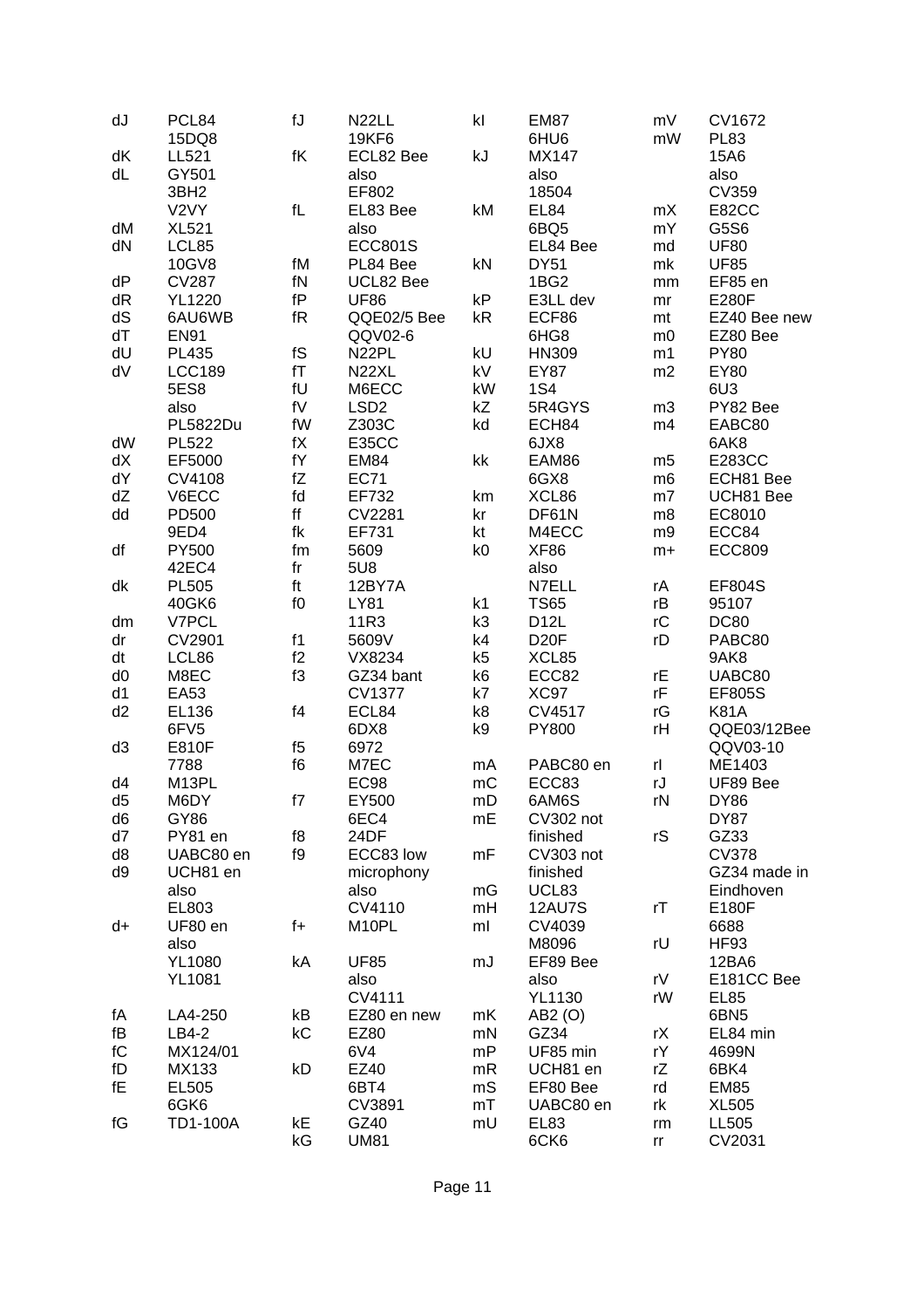| rt   | PCC84              | t4             | V7PL            | 1D             | CV4011           | 2T             | LSD7              |
|------|--------------------|----------------|-----------------|----------------|------------------|----------------|-------------------|
|      | 7AN7               |                | PL802           |                | also             | 2U             | LSD8              |
| r0   | 4646               | t5             | V10PL           |                | 03DF dev         | 2V             | XCL82             |
| r1   | DF64               | t6             | <b>UL84</b>     | 1E             | DF62             | 2W             | LSD <sub>24</sub> |
| r2   | DL64               | t7             | EL508           | 1F             | DAF92            | 2Y             | ME1401            |
|      |                    |                |                 |                |                  |                |                   |
| r3   | 1AX2               |                | 6KW6            |                | 1U <sub>5</sub>  |                | 4065              |
| r4   | 5814A              | t8             | 6BK4A           |                | CV3912           | 2Z             | ME1402            |
| r5   | 12AT7WB            | t9             | Z500T           | 1G             | UCL82            |                | 4066              |
| r7   | PCF80              | $t+$           | Z501T           |                | 50BM8            | 2d             | GY802             |
|      | 9A8                |                |                 | 1J             | CV4009           | 2f             | EL86 Bee          |
| r8   | <b>EM80</b>        | 0B             | LY500           | 1 <sub>V</sub> | PL81F            | 2k             | <b>PCF810</b>     |
|      | 6BR5               | OC             | PL5822          | 1W             | <b>DL69</b>      | 2m             | 3A3               |
| r9   | 6SN7GT             | 0D             | <b>ECC180</b>   | 1Y             | AN1              | 2r             | PL521             |
|      |                    |                |                 | 1f             | EBF82            | 2t             |                   |
| $r+$ | ED500              |                | 6BQ7A           |                |                  |                | 5837A             |
|      |                    | 0E             | PL57K           | 1k             | EL821            | 23             | MX108             |
| tA   | N <sub>23</sub> PL | 0F             | <b>YL1080</b>   |                | 6CH <sub>6</sub> | 24             | <b>MX118</b>      |
| tB   | EL503              |                | <b>YL1081</b>   | 1 <sub>m</sub> | <b>CV2507</b>    | 25             | MX119             |
| tC   | <b>UY85</b>        | 0G             | ECL82           | 1r             | <b>DC70</b>      | 27             | 11AF9             |
| tD   | <b>EY86</b>        |                | 6BM8            | 1 <sub>t</sub> | DF66             | 28             | PCL83             |
|      | 6S2                | 0H             | EBC81           | 10             | <b>DF72</b>      | 29             | XY500             |
|      | <b>EY87</b>        |                | 6BD7A           | 11             | <b>DL66</b>      | $2+$           | <b>XL508</b>      |
|      | 6S <sub>2</sub> A  | $\overline{0}$ | EY70 rel        | 12             | DL68             |                |                   |
| tE   | EF86 Bee           | UO             | CV4005          | 13             | <b>DL95</b>      | 3B             | TD03-5            |
| tF   |                    |                | 12SN7GT         |                |                  |                | Z300T             |
|      | E99F               | 0K             |                 |                | 3Q4              | 3E             |                   |
|      | 7694               | 0L             | 25Z6GT          | 14             | <b>DL73</b>      | 3F             | Z800U             |
| tH   | 25Y5 (J base)      | 0M             | 12SA7GT         | 15             | <b>DL75</b>      | 3G             | E82M              |
| tl   | VX8163             | 0N             | 18015           | 16             | <b>DL98</b>      | 3H             | Z801U             |
| tJ   | PL82 Bee           | 0P             | PCC89           |                | 3B4              | 3 <sup>1</sup> | <b>UF81</b>       |
| tK   | 4694               |                | 7EF7            | 17             | <b>DY80</b>      | 3J             | CV4019            |
| tL   | M5DY               | 0S             | <b>KT66</b>     |                | DY70?            | 3K             | Z900T             |
|      | DY802              | 0U             | 12SK7GT         | 18             | <b>EA76</b>      | 3L             | E91H              |
| tM   | <b>PC86</b>        | 0W             | <b>12SQ7GT</b>  |                | 6489             |                | 6687              |
|      | 4CM4               | 0Z             | EC83.1          | 19             | <b>EC70</b>      | 3M             | 6CB6              |
| tN   | ECC86              | 0d             | <b>LL504</b>    | $1+$           | <b>EC90</b>      | 3N             | <b>EL90</b>       |
| tP   |                    | 0f             |                 |                |                  |                |                   |
|      | <b>UCC85</b>       |                | DM160           |                | 6C4              |                | 6AQ5              |
| tR   | <b>EF89</b>        |                | 6977            |                |                  | 3P             | 85A2              |
|      | 6DA6               | 0k             | <b>UM80</b>     | 2A             | <b>EF70</b>      | 3V             | <b>Z70U</b>       |
| tS   | PCL81              |                | 19BR5           |                | <b>CV467</b>     | 3U             | EBC91             |
| tT   | M11EL              | 0 <sub>m</sub> | <b>UF89</b>     | 2B             | <b>EF71</b>      |                | 6AV6              |
|      | EL5070             | 0r             | <b>XL504</b>    | 2C             | <b>EF72</b>      | 3X             | 150C2             |
| tU   | ECC85              | 0t             | N55RPY          | 2D             | <b>EF73</b>      | 3Y             | HBC90             |
| tV   | GZ34               | $00\,$         | 18016           | 2E             | EF95             |                | <b>12AT6</b>      |
| tW   | 4373               | 02             | EY81            |                | 6AK5             | 3Z             | <b>HF94</b>       |
| tX   | 18046 en           |                | 6R <sub>3</sub> | 2F             | <b>EL70</b>      |                | 12AU6             |
| tY   | EBC81 Bee          | 03             | 6SA7GT          | 2G             | EY802            | 3d             | HBC91             |
|      | PCC85              |                | 6SK7GT          | 2H             | <b>EN32</b>      |                | 12AV6             |
| tZ   |                    | 04             |                 |                |                  |                |                   |
|      | 9AQ8               | 05             | 6SQ7GT          |                | also             | 3f             | PCL82 Bee         |
| td   | 6A8GT              | 06             | N54RPY          |                | PL6574           | 3k             | <b>HK90</b>       |
| tf   | LA4-2              | 07             | UY85 Bee        | 21             | <b>UBC80</b>     |                | 12BE6             |
|      | VX8168             | 08             | <b>PL95</b>     | 2J             | CV4012           | 3m             | <b>DC90</b>       |
| tk   | 75                 | 09             | E95F            | 2K             | 5643             | 3r             | <b>HY90</b>       |
|      | CV614              |                | 5654            |                | <b>EN70</b>      |                | 35W4              |
| tm   | EF804              |                | 6AK5W           | 2L             | EY70             | 3t             | <b>HL92</b>       |
| tr   | EL81 Bee           | $0+$           | <b>UBC81</b>    | 2M             | EY91             |                | 50C5              |
| tt   | PL81 Bee           |                |                 | 2N             | DAF70            | 30             | E92CC             |
|      |                    |                |                 |                |                  |                |                   |
| t1   | <b>PL508</b>       | 1B             | 03DF            | 2P             | LSD <sub>3</sub> | 31             | EC92              |
| t2   | <b>PL504</b>       | 1C             | 04DL dev        | 2R             | LSD3A            | 32             | <b>UC92</b>       |
| t3   | N <sub>22</sub> EL |                |                 | 2S             | LSD <sub>5</sub> |                | 9AB4              |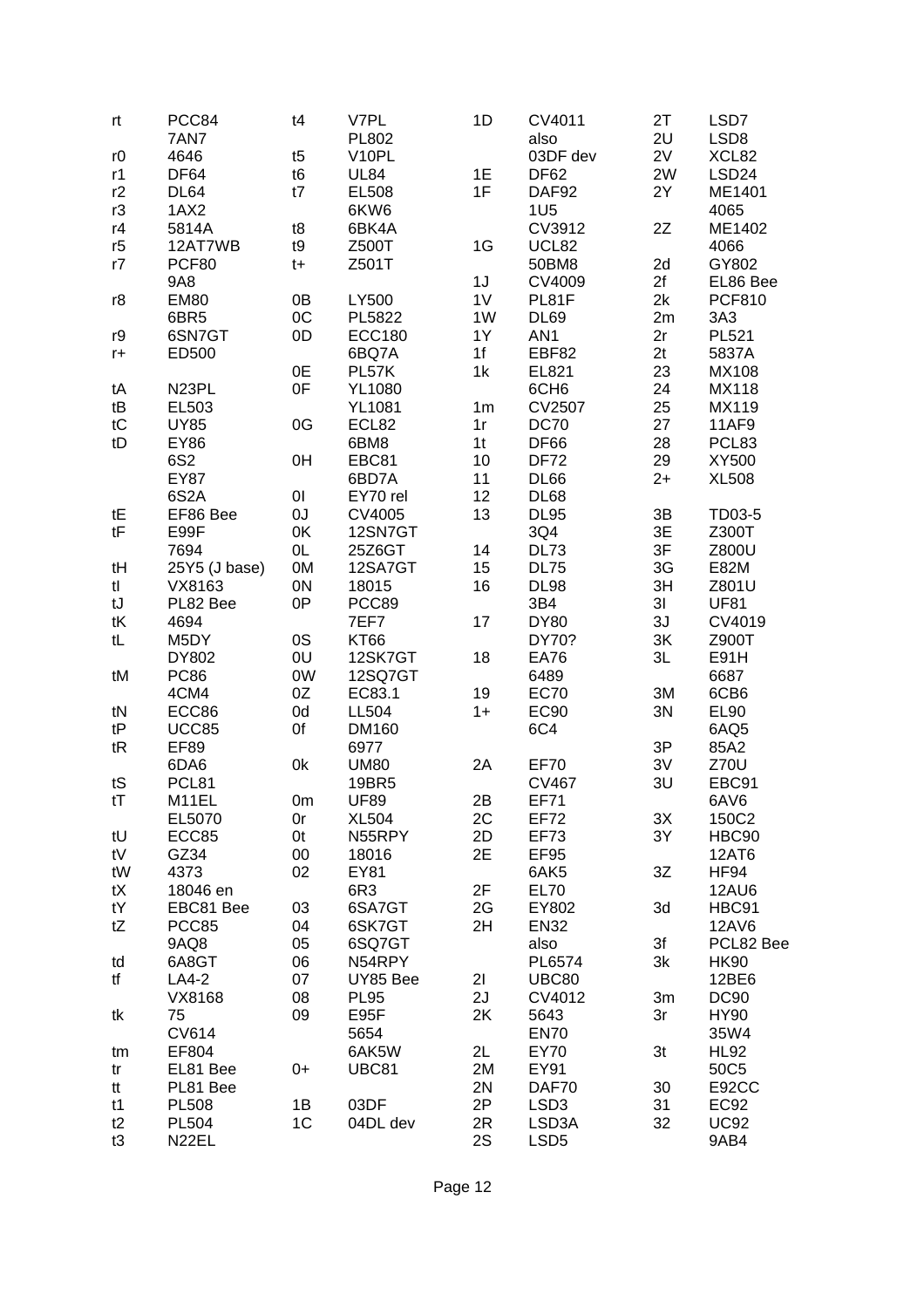| 33   | <b>EAA91</b>     | 5S             | EY84              | 6r   | EL822             | 8M        | 25Y5G            |  |
|------|------------------|----------------|-------------------|------|-------------------|-----------|------------------|--|
|      | <b>EB91</b>      |                | 6374              | 60   | VX8124            | 8P        | 25Z6G            |  |
|      | 6AL5             | 5T             | IW4-350           | 62   | VX8182            | 8R        | CV4007           |  |
| 34   | <b>DK93</b>      | 5U             | ME1400            | 63   | <b>VX8136C</b>    | 8S        | 35Z4GT           |  |
| 35   | <b>K50A</b>      | 5V             | CV4050            | 64   | <b>VX8137C</b>    | 8T        | 35Z5G            |  |
| 38   | 6BZ6             | 5W             | PEN-A4            |      | CV4004            | 8U        | <b>CV2204</b>    |  |
| 39   | ECF80            | 5X             | PEN36C            | 65   | M8162             | 8W        | C <sub>3m</sub>  |  |
|      | 6BL8             | 5Y             | <b>PL33</b>       |      | <b>VX8162C</b>    |           | <b>R20F</b>      |  |
| $3+$ | UCC84            | 5Z             | <b>PL820</b>      | 66   | EL85 min          |           | CV5232           |  |
|      |                  | 5d             | <b>PY31</b>       | 67   | 4383              | 8Y        | <b>EF86</b>      |  |
| 4A   | <b>EF74</b>      | 5f             | UL84 Bee          | 68   | 55395             |           | 6267             |  |
| 4E   | <b>CV521</b>     | 5k             |                   | 69   |                   | 8Z        | <b>PY32</b>      |  |
|      |                  |                | PZ30              |      | E91AA             |           |                  |  |
| 4F   | <b>LL508</b>     | 5m             | UCF80             |      | 5726              | 8d        | <b>CCH3 Mull</b> |  |
| 4G   | EF83             | 5r             | <b>UL46</b>       |      | 6AL5W             | 8f        | E90F             |  |
| 41   | UCH80            | 5 <sub>t</sub> | UR <sub>1</sub> C | 6+   | EL180             |           | 7693             |  |
| 4J   | CV5029           | 51             | 18512             |      |                   | 8k        | <b>PY88</b>      |  |
| 4M   | MX112            | 52             | <b>UBF80</b>      | 7B   | 6SJ7GT            |           | 30AE3            |  |
| 4N   | MX115            |                | <b>17C8</b>       | 7C   | 5U4G              | 8m        | DDC38            |  |
| 4P   | CV2246           | 53             | HCH81 en          | 7D   | R199899           | 8r        | 95108            |  |
| 4R   | <b>EBF80</b>     | 54             | 01DAF             | 7E   | PCL82             | 8t        | EZ81             |  |
| 4S   | <b>EY82</b>      | 55             | 75B1              |      | 16A8              |           | 6CA4             |  |
|      | 6N3              | 56             | 95A1              | 7F   | DF97              | 88        | 5893A            |  |
| 4U   | <b>EC93</b>      | 57             | <b>DM71</b>       |      | 1AN <sub>5</sub>  |           |                  |  |
| 4W   | HL94             |                | 1N3               | 7H   | <b>DC96</b>       | <b>9A</b> | 5Z3              |  |
|      | 30A5             |                | also              | 7J   | M8163             | 9B        | 6AS5             |  |
| 4X   | ECF82            |                | EL802             | 7L   | <b>E88CC</b>      | 9C        | 6A7              |  |
|      | 6U8              | 59             | CV4010            |      | 6922              | 9D        | 6C5GT            |  |
|      | <b>CV5065</b>    |                | M8100             | 7M   | 17ECC dev         | 9E        | 6F6GT            |  |
| 4d   | 100117           | $5+$           | CV4014            | 7R   | 5X4G              | 9F        | 6J5GT            |  |
| 4f   | PY81 Bee         |                | M8083             | 7S   | 5Z4G              | 9G        | 6AS6             |  |
| 4k   | <b>K51A</b>      |                |                   | 7T   | 5Z4GT             | 9H        | 6L6G             |  |
|      | OG82 dev         | 6A             | CV4025            | 7U   | 6BG6G             | 9J        | VX8084           |  |
| 4r   | <b>EM71</b>      |                | M8079             | 7W   | 6J7G              | 9K        | 6L6GA            |  |
| 41   | 6263A            | 6B             | 7247              | 7X   | 6J7GT             | 9L        | 6X5              |  |
| 43   | <b>PL36</b>      | 6C             | DCF60             | 7Y   | 6K7G              | 9M        | 25A6G            |  |
|      | 25E5             | 6D             | <b>DF61</b>       | 7Z   | 6K7GT             | 9N        | 42               |  |
| 44   | <b>UY92</b>      | 6E             | <b>DF63</b>       | 7d   | 6K8G              | 9P        | PP35             |  |
| 45   | <b>UL44</b>      | 6H             | <b>ME1201AG</b>   | 7f   | M <sub>2</sub> EC | 9R        | PP36             |  |
| 47   | EB4              | 6J             | Z303C             | 7k   | 6K8GT             | <b>9S</b> | <b>PP60</b>      |  |
| 48   | PL38M            |                | GC10B             | 7m   | 6Q7G              | 9V        | 5840             |  |
| 49   | 2A               |                | DDB32             | 7r   | 6Q7GT             |           | CV3929           |  |
| $4+$ | CCH <sub>3</sub> | 6K             | MX103             | 7t   | 12J7G             | 9Z        | Z500E            |  |
|      |                  | 6L             | MX120             | 70   | 3AU6              | 9k        | <b>UY82</b>      |  |
| 5A   | CV9              | 6M             | MX122             | 71   | 39EF              | 9m        | EL41 A tech      |  |
| 5C   | <b>XY81</b>      | 6N             | MX123             | 76   | 5876A             | 9r        | EF86 en          |  |
| 5D   | HCH81            | 6P             | MX124             | $7+$ | 18503             | 9t        | <b>PY83</b>      |  |
| 5E   | QE04/10          | 6R             | MX125             |      |                   | 90        | ET51             |  |
| 5F   | CV1863           | 6S             | MX126             | 8A   | 12J7GT            | 92        | CV2469           |  |
| 5H   | 5Z4GT            | 6T             | E180CC Bee        | 8B   | 12K7G             | 93        | VCRX437C         |  |
|      | <b>CV2748</b>    | 6U             | Z50T              | 8C   | <b>12K7GT</b>     | 97        | QQV04-16         |  |
| 51   | 50EH5            | 6W             | M8097             | 8D   | 12K8G             | 99        | MX152            |  |
| 5K   | ECC33            | 6X             | CV2742            | 8E   | 12K8GT            |           |                  |  |
|      |                  |                |                   | 8F   |                   |           |                  |  |
| 5L   | ECC34            | 6Y             | CV4015            |      | 12Q7G             | $*C$      | Z70U             |  |
| 5M   | EF37             |                | M8161             | 8G   | CV4034            |           | Z700U            |  |
| 5N   | EL33A            | 6Z             | CV4031            | 8H   | 12Q7GT            | $\ast$ T  | Z521M            |  |
|      |                  |                | M8081             | 81   | E81L en           | *U        | Z522M            |  |
| 5P   | EL38M            | 6f             | EZ36              | 8K   | 12SJ7GT           |           |                  |  |
| 5R   | EL820            |                | 11EZ              | 8L   | 19BG6G            | $\circ$ C | Z70U             |  |